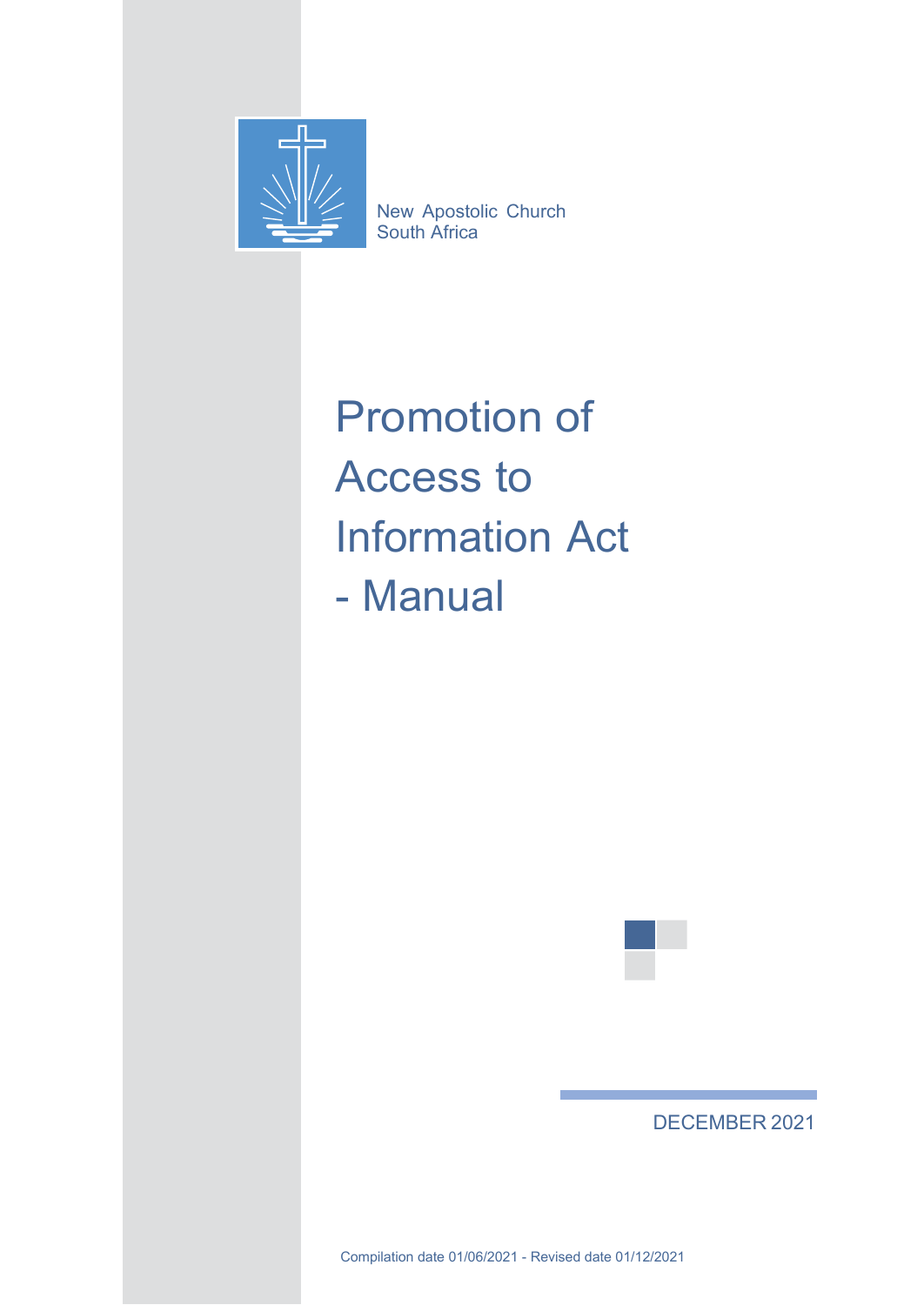#### **NEW APOSTOLIC CHURCH SOUTH AFRICA**

(Registration number: 1928/000517/08)

#### **MANUAL ISSUED IN TERMS OF:**

## **SECTION 51 OF THE PROMOTION OF ACCESS TO INFORMATION ACT 2 OF 2000 (PAIA) READ WITH THE PROCESSING OF PERSONAL INFORMATION ACT 4 OF 2013 (POPIA)**

#### **CONTENTS**

- 1. Introduction
- 2. Contact details
- 3. Purpose of the PAIA manual
- 4. Guide on how to use PAIA
- 5. Records available in terms of any other legislation
- 6. Access to records
- <span id="page-1-0"></span>7. The request procedure
- 8. Other information as may be prescribed
- 9. Availability of the Manual
- 10. Acknowledgment

#### 1. **Introduction**

This Manual (the **Manual**) has been compiled in accordance with the requirements of PAIA, read with the relevant sections of POPIA.

The New Apostolic Church South Africa (the **Church**) is a private body as defined in PAIA, and this Manual contains the information specified in section 51 of PAIA, which is applicable to such a private body.

The New Apostolic Church South Africa is a non-profit organization. The Church's purpose is to provide pastoral and administrative support to its ministers and members in the exercise of their conviction of faith and duties ordained into, appointed to or assigned by the Church. The Church does not form part of a group of Companies. The Church currently employs 60 employees and conducts most of its operations at its Administration Office on the corner of Alduwa and Victoria roads, Southfield, Cape Town.

A copy of the Manual will be made available to the South Africa Human Rights Commission (**the SAHRC**) or the Information Regulator, whichever may be applicable, and the New Apostolic Church International, and will be accessible on the Church's website.

The Manual will be updated on a regular basis in accordance with the requirements of section 51(2) of PAIA.

#### 2. **Contact Details**

The President of the Church, District Apostle **John Leslie Kriel**, is the head of the Church for purposes of PAIA and is the Church's information officer for purposes of POPIA. In addition, **Martin Mullins** has been designated as deputy information officer for purposes of PAIA and POPIA (referred to as **deputy information officer** or **DIO**).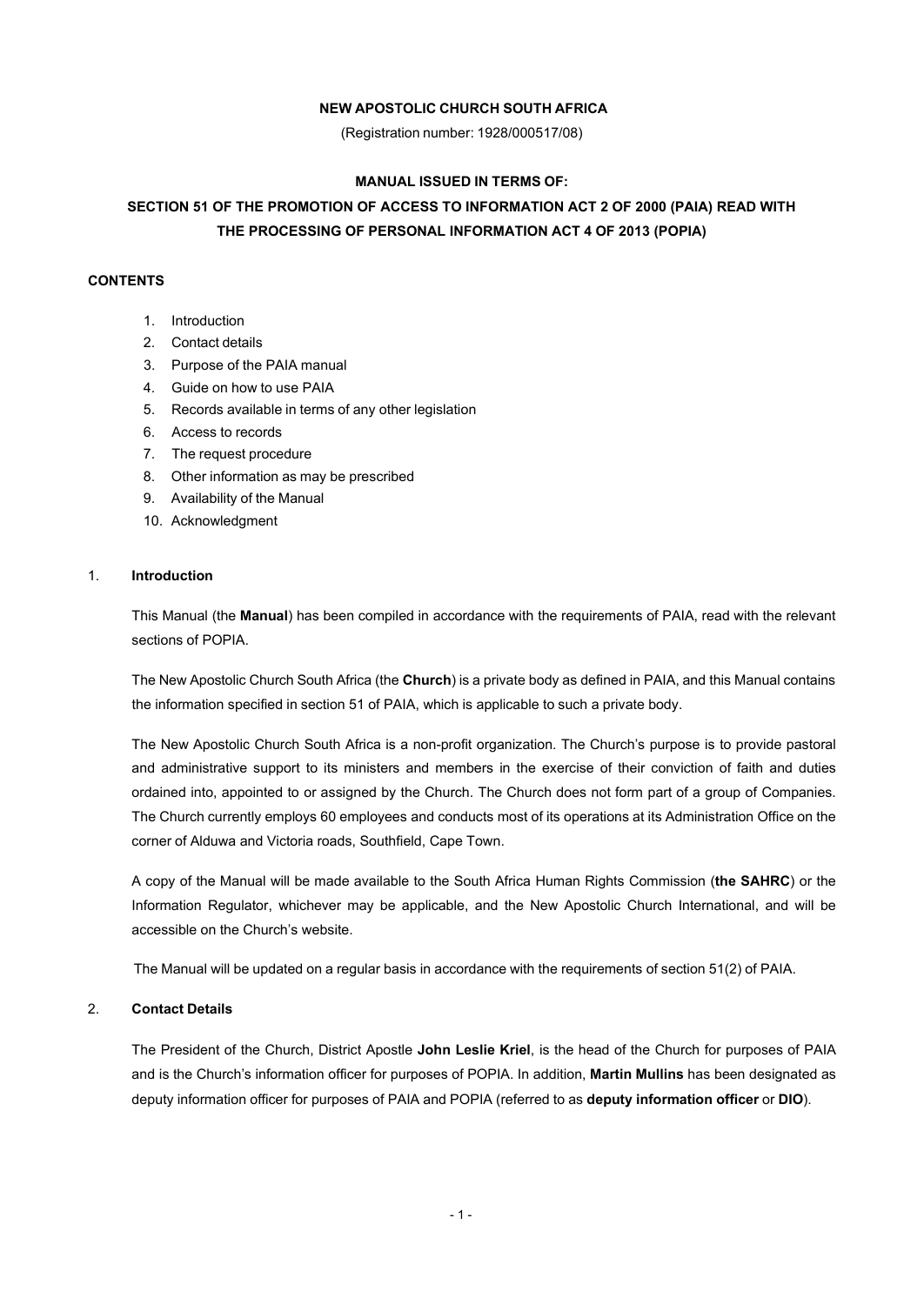Their contact details are as follows:

**Information Officer:** Telephone: 0860 994 106 E-mail: [Districtapostle@nac-sa.org.za](mailto:Districtapostle@nac-sa.org.za)

#### **Deputy Information Officer/s:**

Telephone: [0860 994 106] Email: [M.mullins@nac-sa.org.za](mailto:M.mullins@nac-sa.org.za)

Postal address: Private Bag X25, Plumstead 7800

Physical address: Cnr Victoria and Alduwa Roads, Southfield, Cape Town, South Africa

#### 3. **Purpose of the PAIA manual**

- 3.1 This PAIA Manual is intended to ensure that the New Apostolic Church South Africa complies with the Act and to foster a culture of transparency and accountability within New Apostolic Church South Africa by giving effect to the right to information that is required for the exercise or protection of any right and to actively promote a society in which the people of South Africa have effective access to information to enable them to exercise and protect their rights.
- 3.2 In order to promote effective governance of private bodies, it is necessary to ensure that everyone is empowered and educated to understand their rights in terms of the Act in order for them to exercise their rights in relation to public and private bodies.
- 3.3 Section 9 of the Act recognises that the right to access information cannot be unlimited and should be subject to justifiable limitations, including, but not limited to:
	- **EXECT** Limitations aimed at the reasonable protection of privacy;
	- **•** Commercial confidentiality; and
	- **Effective, efficient and good governance;**
	- and in a manner which balances that right with any other rights, including such rights contained in the Bill of Rights in the Constitution.
- 3.4 In addition, this PAIA Manual complies with the requirements of Section 10 of the Act and recognises that upon commencement of the Protection of Personal Information Act 4 of 2013, that the appointed Information Regulator will be responsible to regulate compliance with the Act and its Regulations by Public and Private Bodies.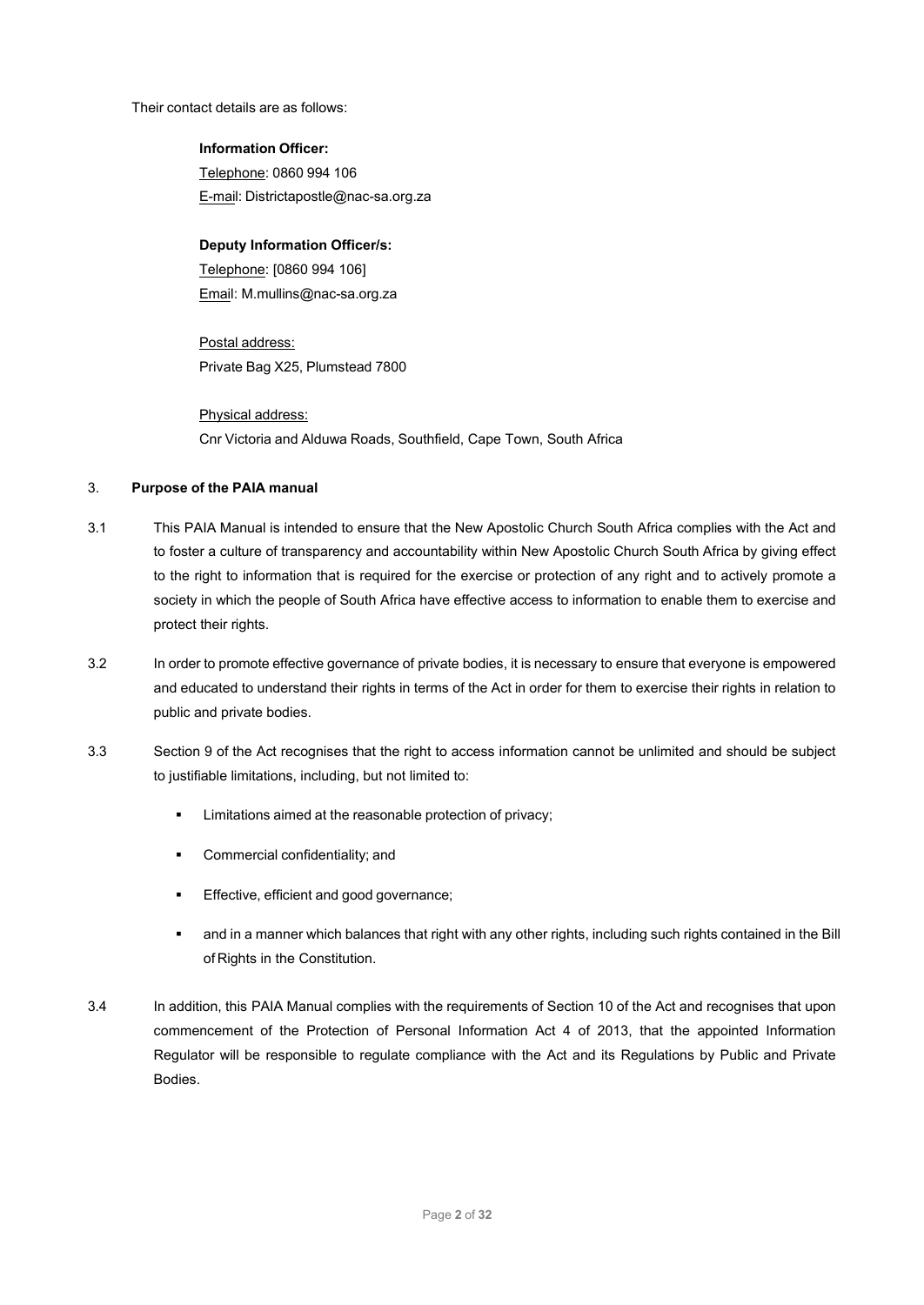#### 4. **GUIDE ON HOW TO USE PAIA**

- 4.1 PAIA grants a requester access to records of a private body, if the record is required for the exercise or protection of any rights. If a public body lodges a request for information from the Church, the public body must be acting in the public interest. Requests in terms of PAIA shall be made in accordance with the prescribed procedures, at the rates provided.
- 4.2 The Regulator has, in terms of section 10(1) of PAIA, updated and made available the revised guide on how to use PAIA (the **Guide**), in an easily and comprehensible form and manner, as may reasonably be required by a person who wishes to exercise any right contemplated in PAIA and POPIA.
- 4.3 The Guide is available in each of the official languages and in braille.
- 4.4 The Guide contains a description of –
- 4.4.1 the objects of PAIA and POPIA;
- 4.4.2 the postal and street address, phone and fax number and, if available, electronic mail address of-
- 4.4.2.1 the information officer of every public body, and
- 4.4.2.2 every deputy information officer of every public and private body designated in terms of section 17(1) of PAIA and section 56 of POPIA;
- 4.4.3 the manner and form of a request for-
- 4.4.3.1 access to a record of a public body contemplated in section 11 of PAIA; and
- 4.4.3.2 access to a record of a private body contemplated in section 50 of PAIA;
- 4.4.4 the assistance available from the information officer of a public body in terms of PAIA and POPIA;
- 4.4.5 the assistance available from the Regulator in terms of PAIA and POPIA;
- 4.4.6 all remedies in law available regarding an act or failure to act in respect of a right or duty conferred or imposed by PAIA and POPIA, including the manner of lodging-
- 4.4.6.1 an internal appeal;
- 4.4.6.2 a complaint to the Regulator; and
- 4.4.6.3 an application with a court against a decision by the information officer of a public body, a decision on internal appeal or a decision by the Regulator or a decision of the head of a private body;
- 4.4.7 the provisions of sections 14 and 51 of PAIA requiring a public body and private body, respectively, to compile a manual, and how to obtain access to a manual;
- 4.4.8 the provisions of sections 15 and 52 of PAIA providing for the voluntary disclosure of categories of records by a public body and private body, respectively;
- 4.4.9 the notices issued in terms of sections 22 and 54 of PAIA regarding fees to be paid in relation to requests for access; and
- Page **3** of **32** 4.4.10 the regulations made in terms of section 92 of PAIA.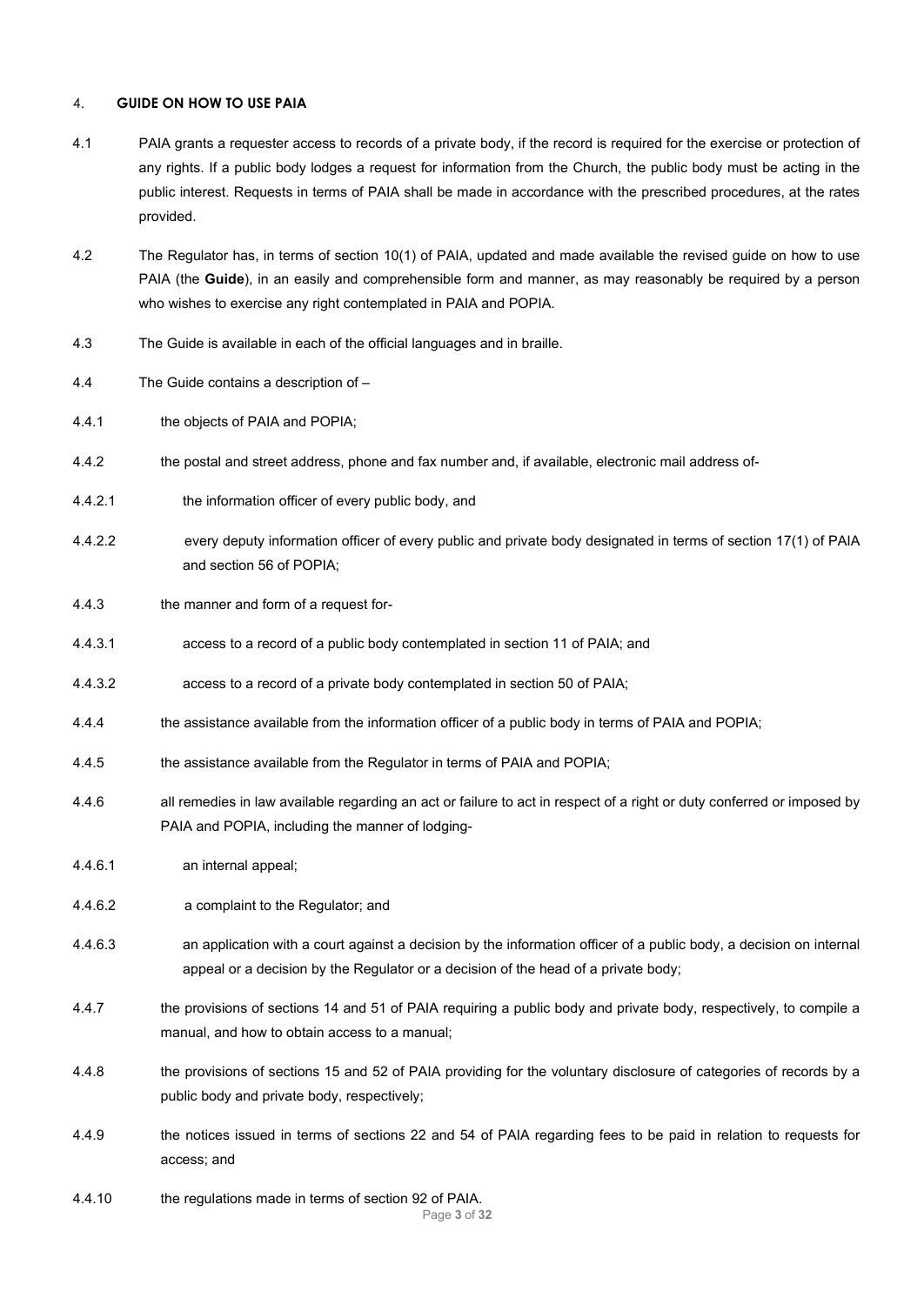- 4.5 Members of the public can inspect or make copies of the Guide from the offices of the public and private bodies, including the office of the Regulator, during normal working hours.
- 4.6 The Guide can also be obtained-
- 4.6.1 upon request to the Information Officer of the Church;
- 4.6.2 from the website of the Regulator [\(https://www.justice.gov.za/inforeg/\)](https://www.justice.gov.za/inforeg/).
- 4.7 A copy of the Guide is also available in the following two official languages, for public inspection during normal office hours-
- 4.7.1 English and Afrikaans
- 4.8 The contact details for the Information Regulator are (at present) as follows:

#### **The Information Regulator (South Africa)**

JD House, 27 Stiemens Street, Braamfontein, Johannesburg, 2001 Postal Address: P.O Box 31533, Braamfontein, Johannesburg, 2017 Telephone number: +27 (0)10 023-5200 / +27 (0)82 746-4173 Website:<https://www.justice.gov.za/inforeg/index.html> E-mail: [inforeg@justice.gov.za](mailto:inforeg@justice.gov.za) / [complaints.IR@justice.gov.za](mailto:complaints.IR@justice.gov.za)

#### 5. **Records available in terms of any other legislation**

The Church holds details of its own registration, together with its financial statements and proof of its registration in terms of section 18A of the Income Tax Act, 1962 (**the ITA**).

It holds information pertaining to its directors.

The Church holds information pertaining to its employees as required in terms of applicable employment legislation including the Basic Conditions of Employment Act, 1997, the Employment Equity Act, 1998, the Compensation for Occupational Injuries and Diseases Act, 1993, and the ITA.

The Church holds information pertaining to its members.

#### 6. **Access to records**

6.1 For purposes of facilitating a request in terms of PAIA, the information below includes a description of the subjects on which the Church holds records and the categories into which these fall. This information is not exhaustive and may be amended from time to time.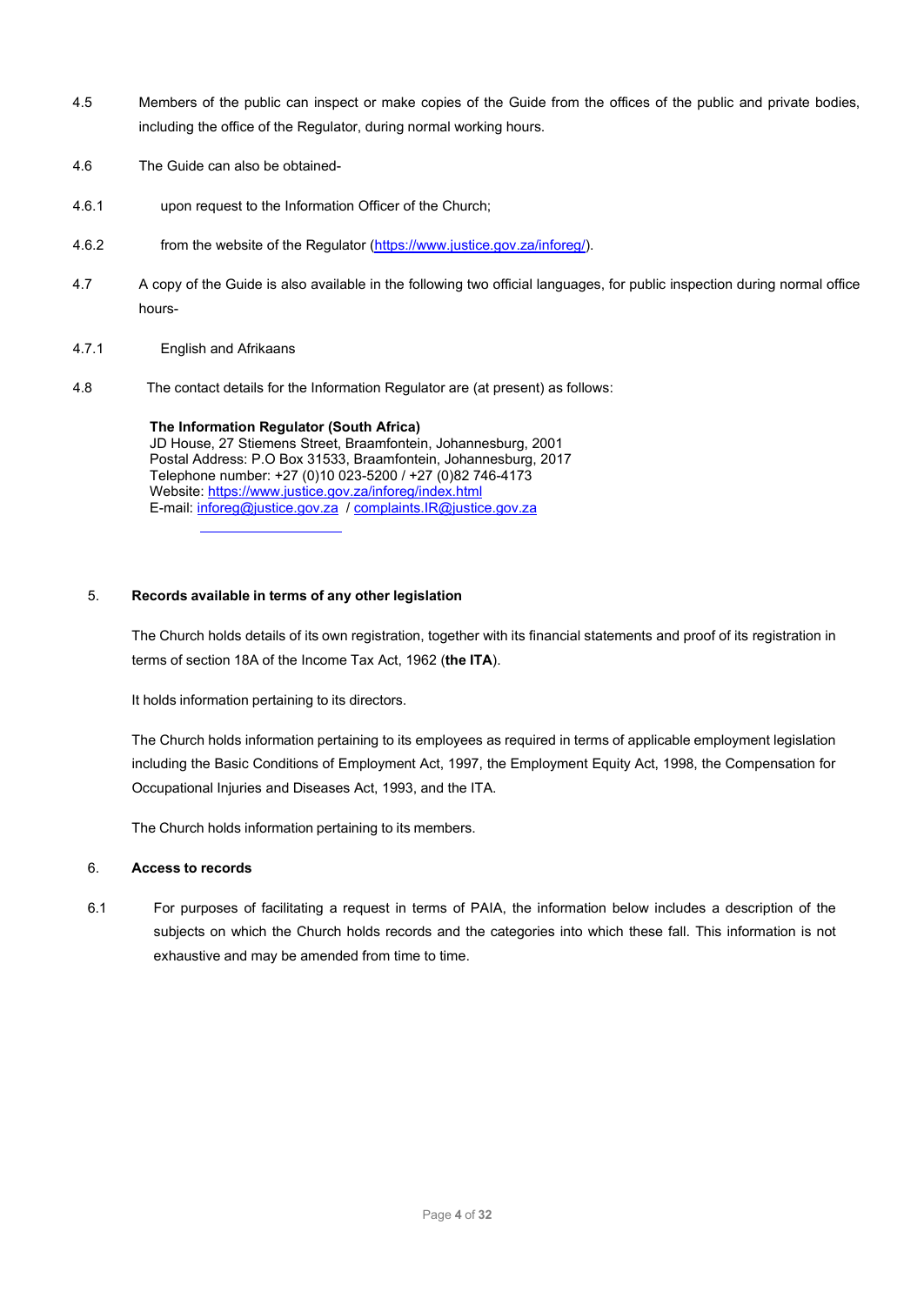- 6.2 Certain records are available without having to be requested in terms of the request procedures set out in PAIA and detailed in paragraph [7 o](#page-1-0)f the Manual below.
- 6.3 Subject to the provisions of PAIA, information may be inspected or collected at the offices of the Church and, unless the records are available on the Church's website, an appointment to view the records will have to be made with the information officer or the deputy information officer. The schedule of reproduction fees in relation to a section 52 information request are set out paragraph 7.2.2 below.
- 6.4 Categories of record of the Church which are available to a person without having to request access in terms of PAIA:

| Category                               | <b>Description</b>                                                                                             | <b>Format</b>                    | <b>Maintained</b><br>by | <b>Stored at</b>                                 | <b>Retention period</b> |
|----------------------------------------|----------------------------------------------------------------------------------------------------------------|----------------------------------|-------------------------|--------------------------------------------------|-------------------------|
| Information in<br>the public<br>domain | Incorporation<br>documents                                                                                     | Hard copy and<br>electronic copy | IO/DIO                  | Cnr Victoria<br>& Alduwa<br>Roads,<br>Southfield | Indefinite              |
|                                        | Congregation<br>Financial reports                                                                              | Hard copy and<br>electronic copy | IO/DIO                  | Cnr Victoria<br>& Alduwa<br>Roads.<br>Southfield | 5 years                 |
|                                        | District and<br>Apostle area<br>financial reports                                                              | Hard copy and<br>electronic copy | IO/DIO                  | Cnr Victoria<br>& Alduwa<br>Roads.<br>Southfield | 5 years                 |
|                                        | <b>Public statements</b><br>and<br>communications                                                              | Hard copy and<br>electronic copy | IO/DIO                  | Cnr Victoria<br>& Alduwa<br>Roads.<br>Southfield | Indefinite              |
|                                        | General<br>information<br>pertaining to the<br>Church and<br>information<br>regarding the<br>services rendered | Hard copy and<br>electronic copy | IO/DIO                  | Cnr Victoria<br>& Alduwa<br>Roads,<br>Southfield | Indefinite              |

6.5 The records listed below, which need to be requested in terms of PAIA and/or POPIA, will not in all instances be provided to a requester. In other words, the records held under the various subjects are not automatically available and access to them is subject to the nature of the information contained in the record, as well as the grounds of refusal as set out in PAIA that may be applicable to a request for such records. (See also paragraph 7.1.6 below.) The procedure in terms of which such records may be requested from the Church is set out in paragraph 7.1 below.

#### 6.6 Categories of records that may be requested in terms of PAIA and/or POPIA: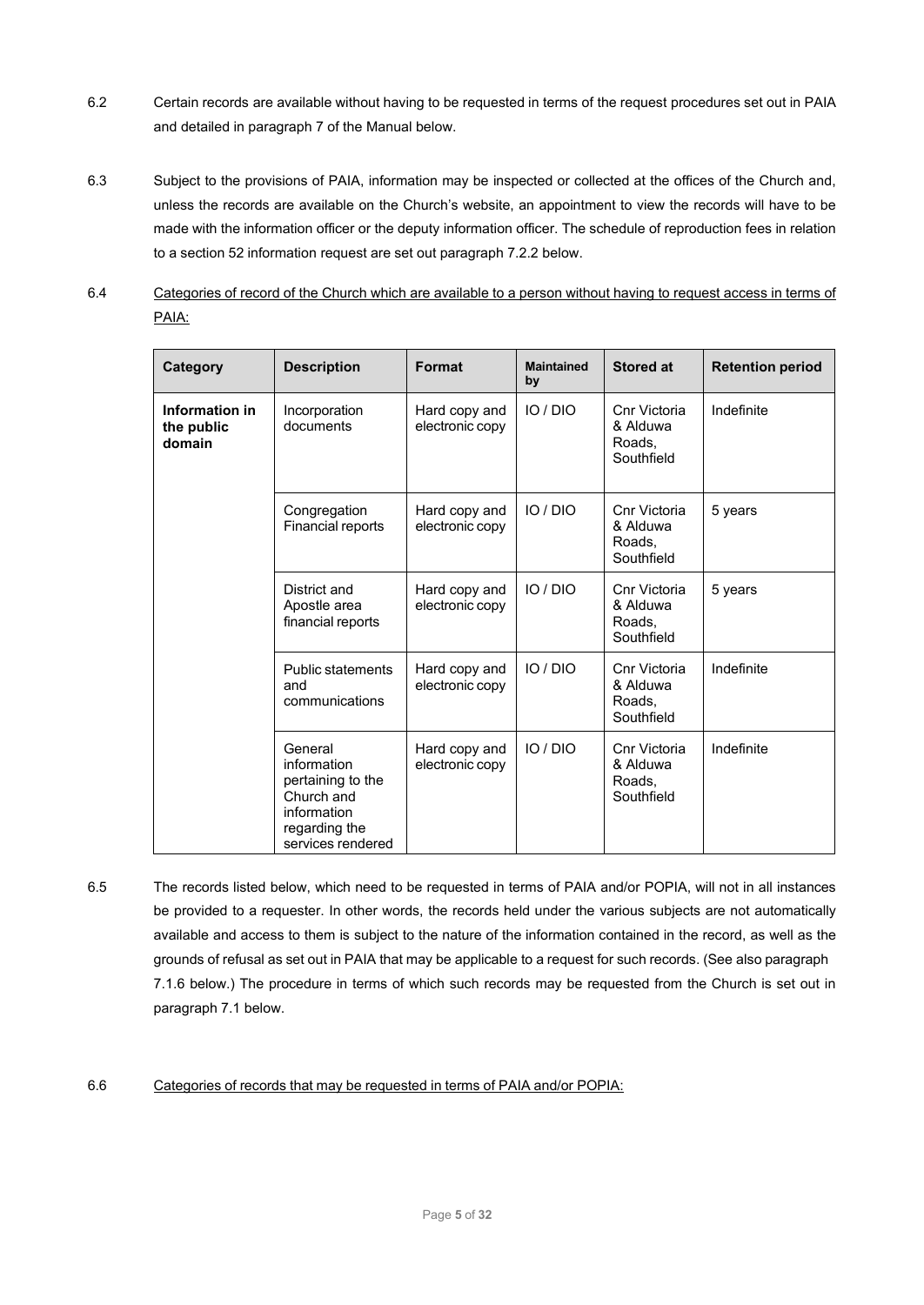| <b>Subjects on which</b><br>the body holds<br>records | <b>Category / description</b><br>of record                                                                                                                                                                                                                                                                                                                                                                                                                                            | <b>Format</b>                          | <b>Maintained by</b> | <b>Retention</b>                                                                                                             |
|-------------------------------------------------------|---------------------------------------------------------------------------------------------------------------------------------------------------------------------------------------------------------------------------------------------------------------------------------------------------------------------------------------------------------------------------------------------------------------------------------------------------------------------------------------|----------------------------------------|----------------------|------------------------------------------------------------------------------------------------------------------------------|
| Finance &<br><b>Administration</b>                    | Minutes of the Board of<br><b>Directors</b><br>Minutes of meetings of<br>the Apostles and<br>Bishops.<br><b>Resolutions</b><br>Policies & procedures<br><b>Financial Statements</b>                                                                                                                                                                                                                                                                                                   | Hard copy and<br>or electronic<br>copy | IO and DIO           | Indefinite / as<br>required in terms<br>of applicable<br>legislation / as<br>required in terms<br>of applicable<br>contracts |
| <b>Personnel Records</b>                              | Contracts, conditions of<br>service and other<br>agreements;<br>Statutory employee<br>records:<br>Retirement fund<br>records:<br>Medical aid records;<br>Employee leave<br>records:<br>Employee payments<br>and benefits (statutory<br>and contractual);<br>Performance<br>management records;<br>Records of disciplinary<br>hearings and findings;<br>Records of incapacity<br>proceedings, including<br>medical information<br>Records of<br>occupational injuries<br>and diseases; | Hard copy and<br>electronic copy       | IO and DIO           | As required in<br>terms of<br>applicable<br>legislation /<br>contracts of<br>employment                                      |
| <b>Supplier records</b>                               | Agreements with<br>suppliers;<br>Service level<br>agreements with<br>suppliers;<br>Contact details of<br>suppliers;<br>Tender and bid<br>documentation;<br>Confidentiality<br>agreements<br>Non-disclosure<br>agreements                                                                                                                                                                                                                                                              | Hard copy and<br>electronic copy       | IO and DIO           | Indefinite / as<br>required in terms<br>of applicable<br>legislation / as<br>required in terms<br>of applicable<br>contracts |
| <b>Music</b>                                          | Computer software;<br>Support and<br>maintenance<br>agreements;<br>Licensing agreements;<br><del>Page 6 of 32</del>                                                                                                                                                                                                                                                                                                                                                                   | Hard copy and<br>electronic copy       | IO and DIO           | Indefinite / as<br>required in terms<br>of applicable<br>legislation / as<br>required in terms<br>of applicable<br>contracts |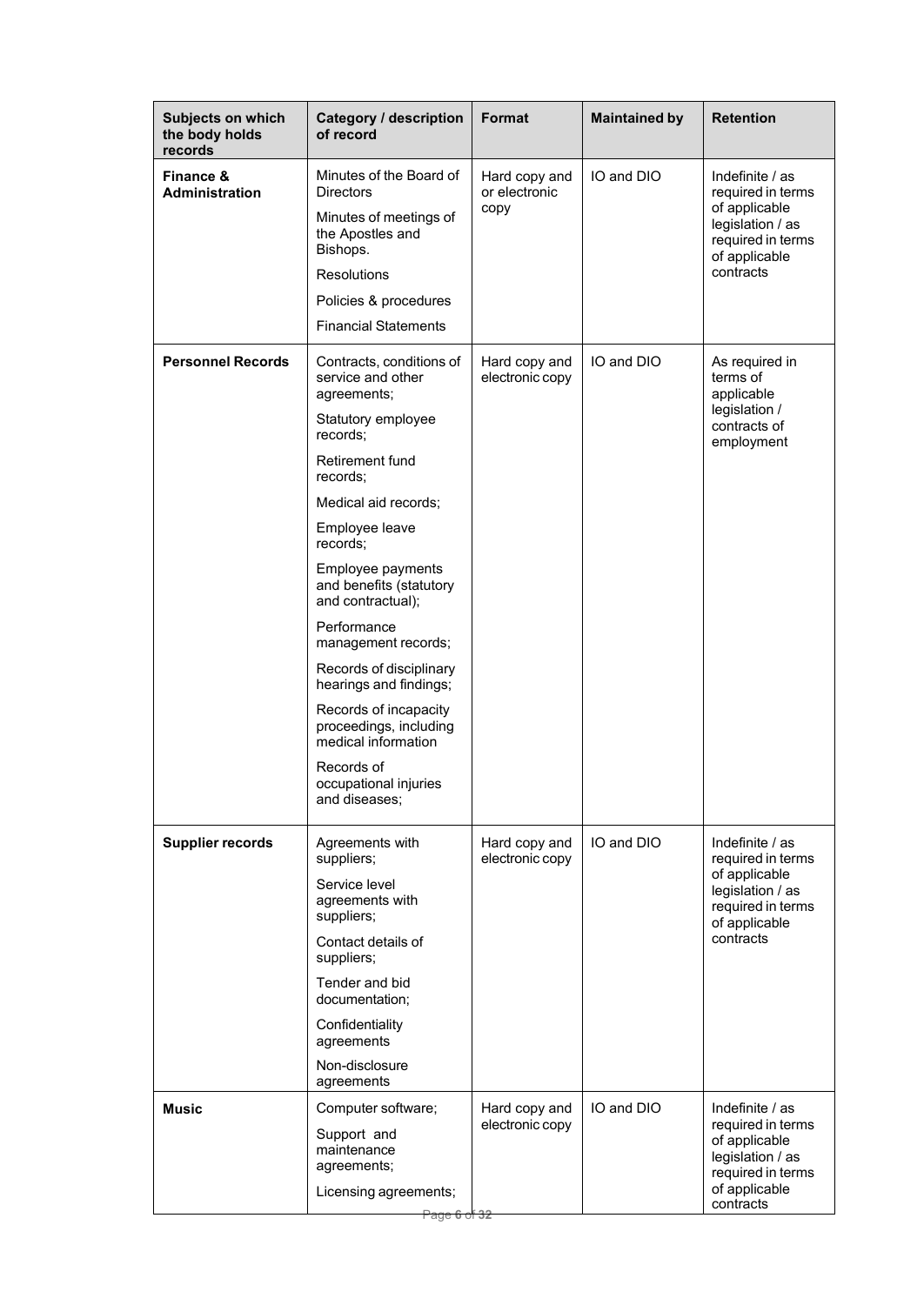| <b>Subjects on which</b><br>the body holds<br>records | Category / description<br>of record                                                                                                                                                                                                | <b>Format</b>                    | <b>Maintained by</b> | <b>Retention</b>                                                                                                             |
|-------------------------------------------------------|------------------------------------------------------------------------------------------------------------------------------------------------------------------------------------------------------------------------------------|----------------------------------|----------------------|------------------------------------------------------------------------------------------------------------------------------|
|                                                       | Records regarding<br>computer systems and<br>programmes.<br>Contractual<br>agreements with<br>composers                                                                                                                            |                                  |                      |                                                                                                                              |
| <b>Property</b>                                       | Asset registers;<br>Lease agreements in<br>respect of immoveable<br>property;<br>Records regarding<br>insurance in respect of<br>movable or immoveable<br>property.<br>Title deeds                                                 | Hard copy and<br>electronic copy | IO and DIO           | Indefinite / as<br>required in terms<br>of applicable<br>legislation / as<br>required in terms<br>of applicable<br>contracts |
| <b>Legal Records</b>                                  | Litigation;<br>Appeals;<br>Contracts and<br>memoranda of<br>understanding;<br>Regulatory<br>permissions, licenses,<br>and/or exemptions.                                                                                           | Hard copy and<br>electronic copy | IO and DIO           | Indefinite / as<br>required in terms<br>of applicable<br>legislation / as<br>required in terms<br>of applicable<br>contracts |
| <b>Ministerial Records</b>                            | Organisational<br>information<br>(organisational<br>structure, etc.);<br>List of all pastoral<br>leaders at an Apostle<br>area, district, and<br>congregation level<br>List of all proposals for<br>functions and or<br>ministries | Hard copy and<br>electronic copy | IO and DIO           | 12 months                                                                                                                    |
| <b>Distribution</b>                                   | Agreements and pricing<br>for the purchase and<br>distribution of divine<br>service guides, Sunday<br>school material,                                                                                                             | Hard copy and<br>electronic copy | IO and DIO           | 12 months                                                                                                                    |
| <b>Pastoral</b>                                       | List of all committee<br>members<br>Confidentiality<br>agreements                                                                                                                                                                  | Hard copy and<br>electronic copy |                      |                                                                                                                              |
| I.T.                                                  | Supplier contracts and<br>service level<br>agreements                                                                                                                                                                              | Hard copy and<br>electronic copy |                      |                                                                                                                              |
| <b>NACTV</b>                                          | Supplier contracts and<br>service level<br>agreements<br>Licensed material<br>agreements                                                                                                                                           | Hard copy and<br>electronic copy |                      |                                                                                                                              |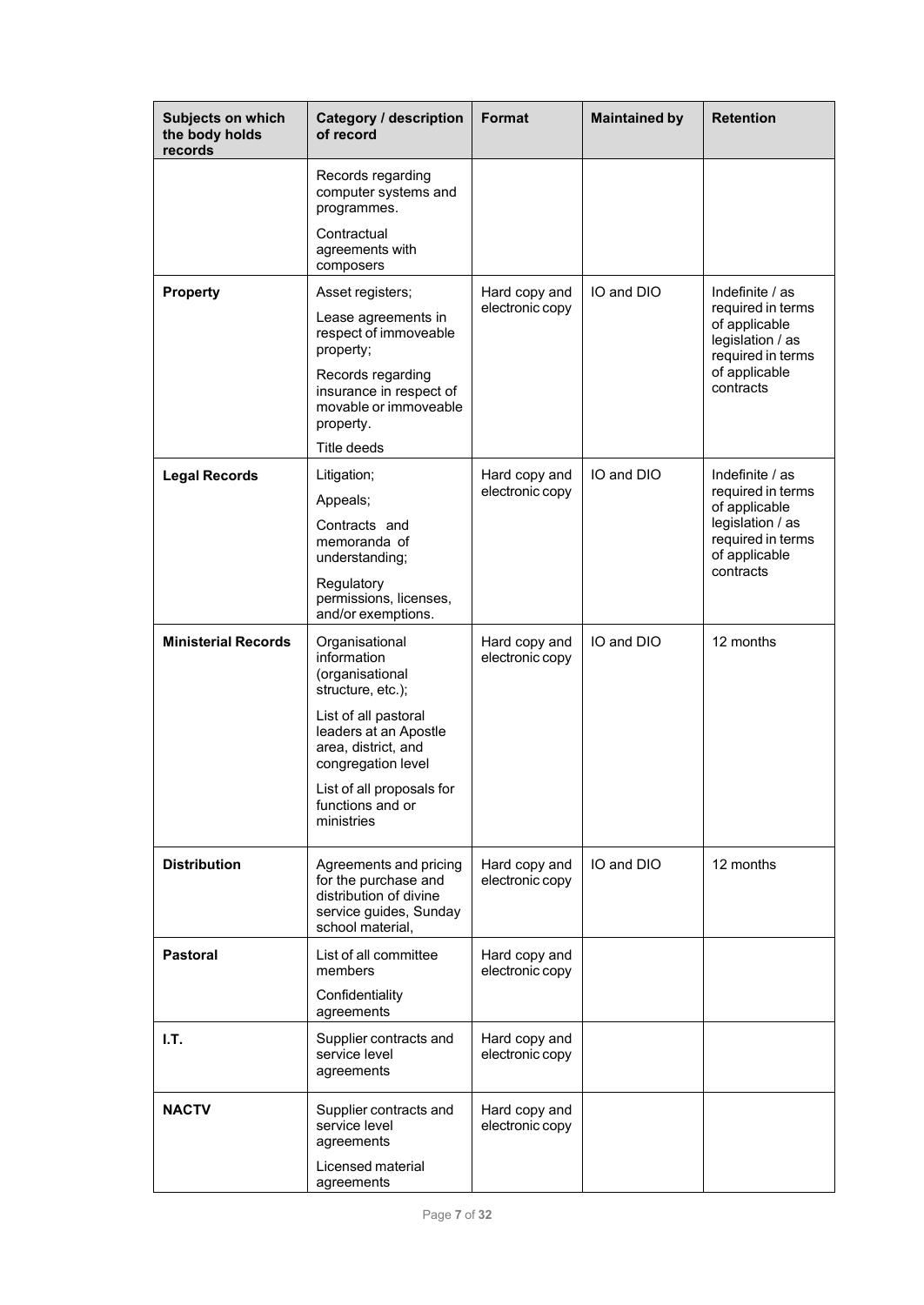| <b>Subjects on which</b><br>the body holds<br>records | Category / description<br>of record                                                       | Format                           | <b>Maintained by</b> | <b>Retention</b> |
|-------------------------------------------------------|-------------------------------------------------------------------------------------------|----------------------------------|----------------------|------------------|
|                                                       | Details of actions taken<br>against copyright<br>infringements                            |                                  |                      |                  |
| <b>Communications</b>                                 | Archive of all church<br>material since the<br>inception of the church<br>in South Africa | Hard copy and<br>electronic copy |                      |                  |
|                                                       | List of all pastoral<br>documentation                                                     |                                  |                      |                  |
|                                                       | List of all doctrinal<br>statements                                                       |                                  |                      |                  |

#### **6.7 For purposes of POPIA:**

- 6.7.1 For the purposes of facilitating a request for personal information, the information below includes details of the purpose of the processing of personal information by the Church, a description of the categories of data subjects and of the information or categories of information relating to data subjects held by the Church, the recipients or categories of recipients to whom personal information may be supplied, planned transborder flows of personal information, and a general description allowing a preliminary assessment of the suitability of the information security measures to be implemented by the Church to ensure the confidentiality, integrity and availability of the information which is to be processed.
- 6.7.2 In terms of POPIA, a requester to whom certain personal information relates may request the Church to confirm, free of charge, whether or not it holds personal information about that particular requester.
- 6.7.3 A requester may make a request that the Church provides the record or a description of the personal information about the requester, which is held by it, including information about the identity of third parties, or categories of third parties, who have, or have had, access to the information. This request must be made within a reasonable time, in a reasonable manner, and format, at a fee, and in a form that is generally understandable.

#### 6.7.4 Categories of data subjects and categories of personal information relating thereto: Finance department:

| Data subjects    | <b>Categories of information</b>                                                                                    |
|------------------|---------------------------------------------------------------------------------------------------------------------|
| <b>Suppliers</b> | Details of suppliers<br>Sales information                                                                           |
| <b>Members</b>   | Personal - Full names, ID's, addresses, next of kin, contact<br>details. Members are drawn from all races and ages. |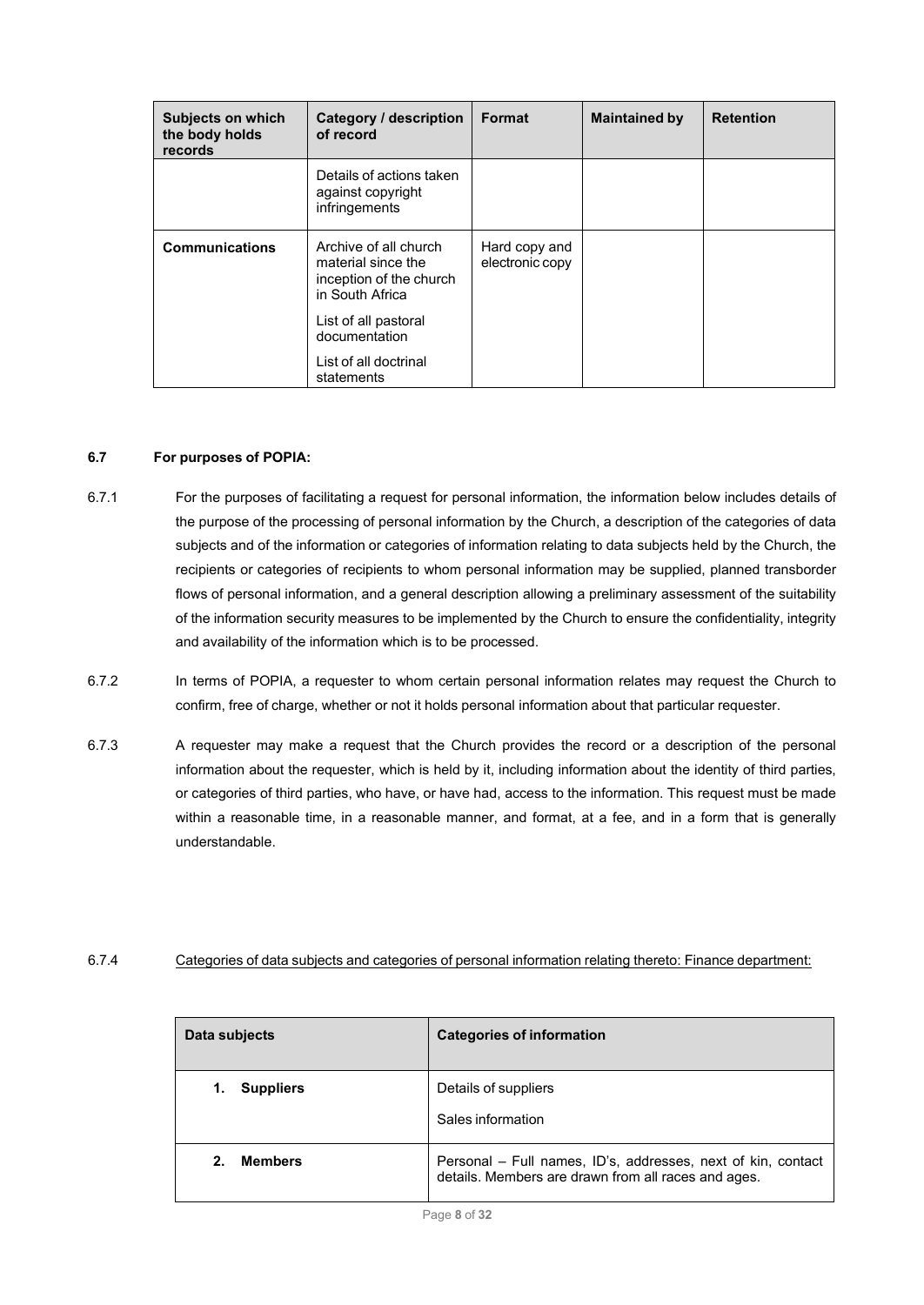| <b>Ministers</b> | Personal Information - Full names, ID's, addresses, next of kin,<br>contact details.<br>Banking details of those who claim a reimbursement for church-<br>related travel |
|------------------|--------------------------------------------------------------------------------------------------------------------------------------------------------------------------|
| <b>Employees</b> | All personal information including - Health declarations,                                                                                                                |
| 4.               | pension-related information, medical aid related information                                                                                                             |

Purposes of processing:

| Data subject category                                                                                                          | Broad description of purposes of processing                    |
|--------------------------------------------------------------------------------------------------------------------------------|----------------------------------------------------------------|
| <b>Suppliers</b>                                                                                                               | Business transactions in rendering a service to the<br>church. |
| How is the information stored?                                                                                                 | How long are the records kept?                                 |
| Hard copies of quotes, invoices, credit notes and<br>proof payment are stored in a filing cabinet in the<br>Finance department | 7 years                                                        |
| Soft copies are stored on the employee laptops<br>and on the SYSPRO database                                                   | Up to 10 years                                                 |

Planned transborder flows of personal information:

| Yes | No              |
|-----|-----------------|
|     | <sup>I</sup> No |

## General description of information security measures:

| <b>Technical measures</b>                   | <b>Organisational measures</b>                 |
|---------------------------------------------|------------------------------------------------|
| Levels of access embedded in the SYSPRO ERP | Data protection software, backup and archiving |
| package.                                    | policies.                                      |

| Staff of the Finance department<br>Who has access to the information? |
|-----------------------------------------------------------------------|
|-----------------------------------------------------------------------|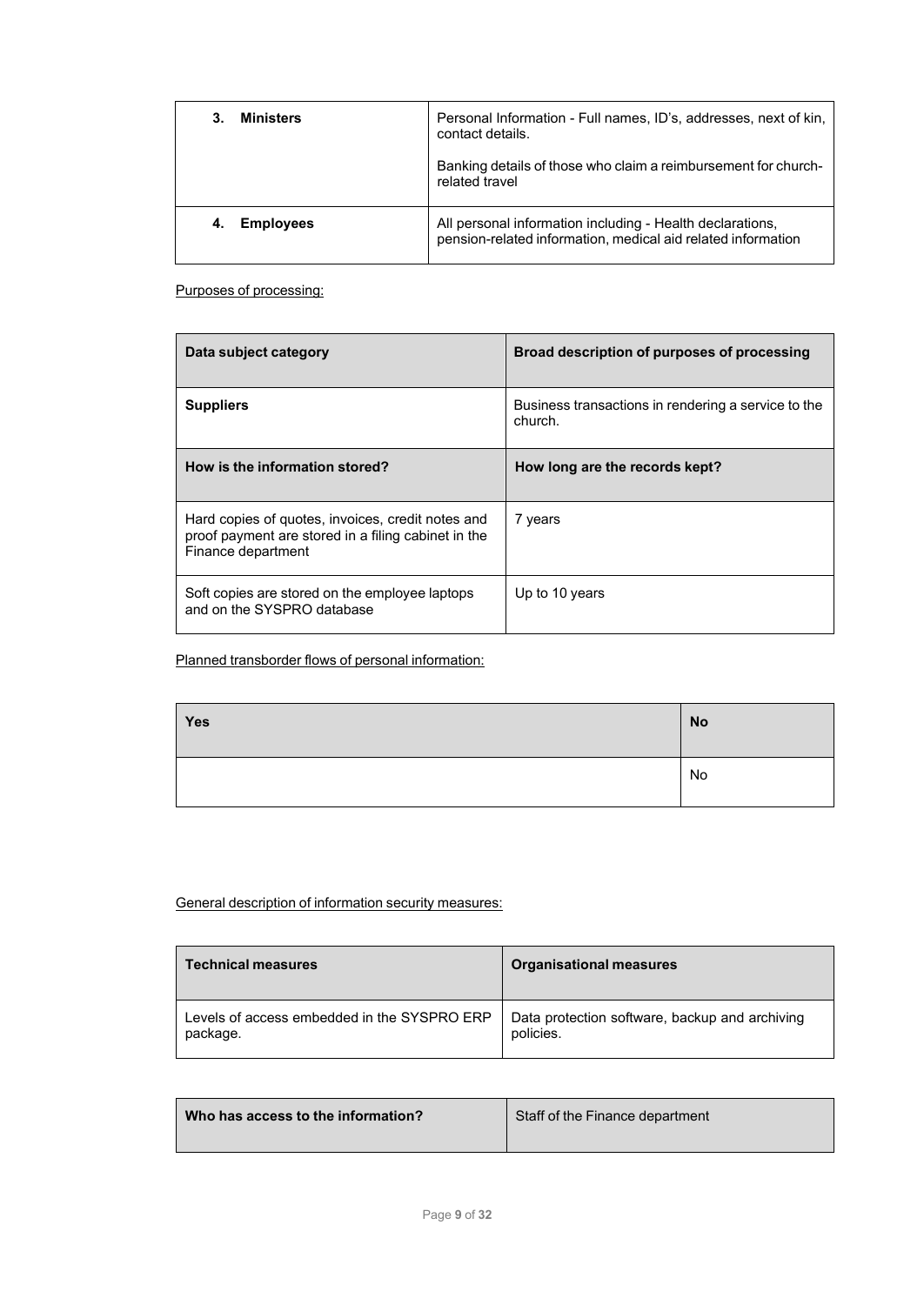| <b>Processes</b>       | <b>Categories of information</b>                                                                                                                                                                                                             |
|------------------------|----------------------------------------------------------------------------------------------------------------------------------------------------------------------------------------------------------------------------------------------|
| Supplier's information | Once approved then a supplier is loaded as an approved vendor<br>on SYSPRO. A copy of the registration, Owners' ID documents<br>and SARS Tax clearance certificate is required. Hard copies are<br>kept in filing cupboards in Finance dept. |

## Categories of data subjects and categories of personal information relating thereto: **Ministerial records**

| Data subjects                         | <b>Categories of information</b>                                                                                                                                                                                                                                                                                |
|---------------------------------------|-----------------------------------------------------------------------------------------------------------------------------------------------------------------------------------------------------------------------------------------------------------------------------------------------------------------|
| Ministers of the New Apostolic Church | Ministerial proposals                                                                                                                                                                                                                                                                                           |
|                                       | Names, image, age, member no (online identifier), marital<br>status, occupation, medical history (note from doctor), possible<br>criminal behaviour, Press release on criminal activity. Change<br>of personal information eg. date of birth, spelling of names -<br>use of ID docs which is received on email. |
|                                       | Confidential correspondence from DA's office.                                                                                                                                                                                                                                                                   |
|                                       | Letters of ministers requesting early retirement, leave of<br>absence or resignation letter sent to AP.                                                                                                                                                                                                         |
|                                       | Letters to inform congregations about ministerial changes                                                                                                                                                                                                                                                       |
|                                       |                                                                                                                                                                                                                                                                                                                 |

## Purposes of processing:

| Data subject category | Broad description of purposes of processing             |
|-----------------------|---------------------------------------------------------|
| <b>Ministers</b>      | To facilitate all administration relating to ministers. |
|                       | Keep updated records for future movement of ministers.  |

| How is the information stored?                            | How long are the records kept?                 |
|-----------------------------------------------------------|------------------------------------------------|
| Electronically<br>MIS system database<br>$\circ$<br>Email | 12 months from date of proposal/request/action |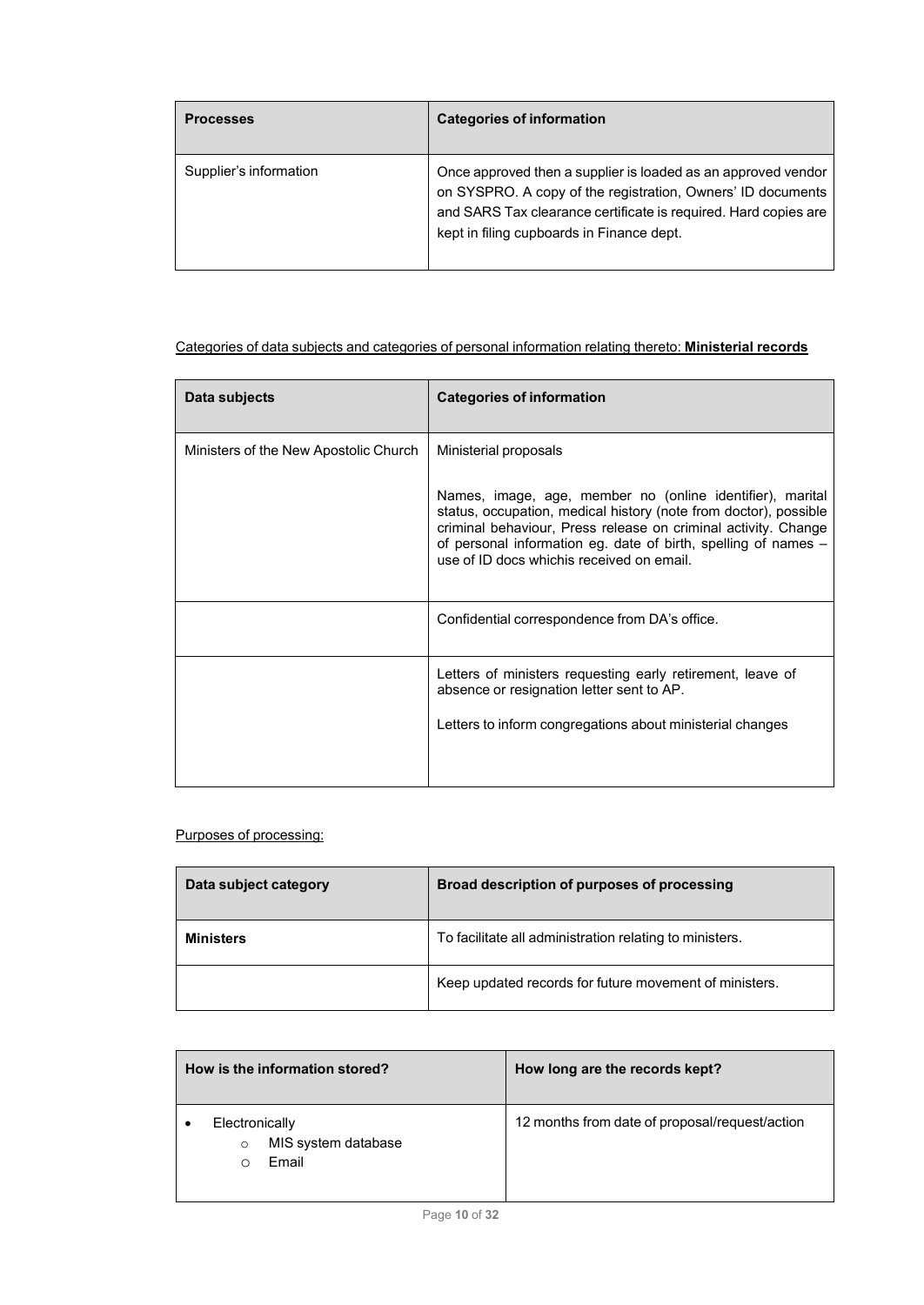## General description of information security measures:

| <b>Technical measures</b>                     | <b>Organisational measures</b> |
|-----------------------------------------------|--------------------------------|
| Files are backed-up daily, firewall-protected | Data protection software       |

| Who has access to the information?                                                                        |  |
|-----------------------------------------------------------------------------------------------------------|--|
| Rectors, District Rectors, Bishops, Apostles,<br>District Apostle, the Ministerial and IT<br>departments. |  |
|                                                                                                           |  |

## Planned transborder flows of personal information:

| Yes                                                                                           | <b>No</b> |
|-----------------------------------------------------------------------------------------------|-----------|
| Yes - Personal information is received from across borders via the proposal<br>system on MIS. |           |

| <b>Processes</b>                 | <b>Categories of information</b>                                                                                                                                                                                                                                                                                                                                                                                                                                                                                                                                                                                                                    |
|----------------------------------|-----------------------------------------------------------------------------------------------------------------------------------------------------------------------------------------------------------------------------------------------------------------------------------------------------------------------------------------------------------------------------------------------------------------------------------------------------------------------------------------------------------------------------------------------------------------------------------------------------------------------------------------------------|
| Proposal information             | Proposal Information captured on the MIS proposal system by<br>Rectors, District Rectors, Bishops and Apostles with their<br>comments regarding the individual. This includes proposals<br>from other countries eg. Namibia, Botswana, eSwatini and<br>Lesotho. This is processed in the Ministerial dept for approval.<br>Letters of approval for LOA, Resignation, Release or<br>Reinstatement are sent to the District Rectors and Apostles who<br>forward it to the rector in order for it to be read to the<br>congregation. Ordinations and Rector appointment is done in<br>the congregation by the Apostle at an appropriate date and time. |
| Changes to incorrect information | Changes to incorrect information is also processed e.g. Date of<br>birth, incorrect spelling of name or change of address. This is<br>often done with the use of an ID document which is received via<br>email.                                                                                                                                                                                                                                                                                                                                                                                                                                     |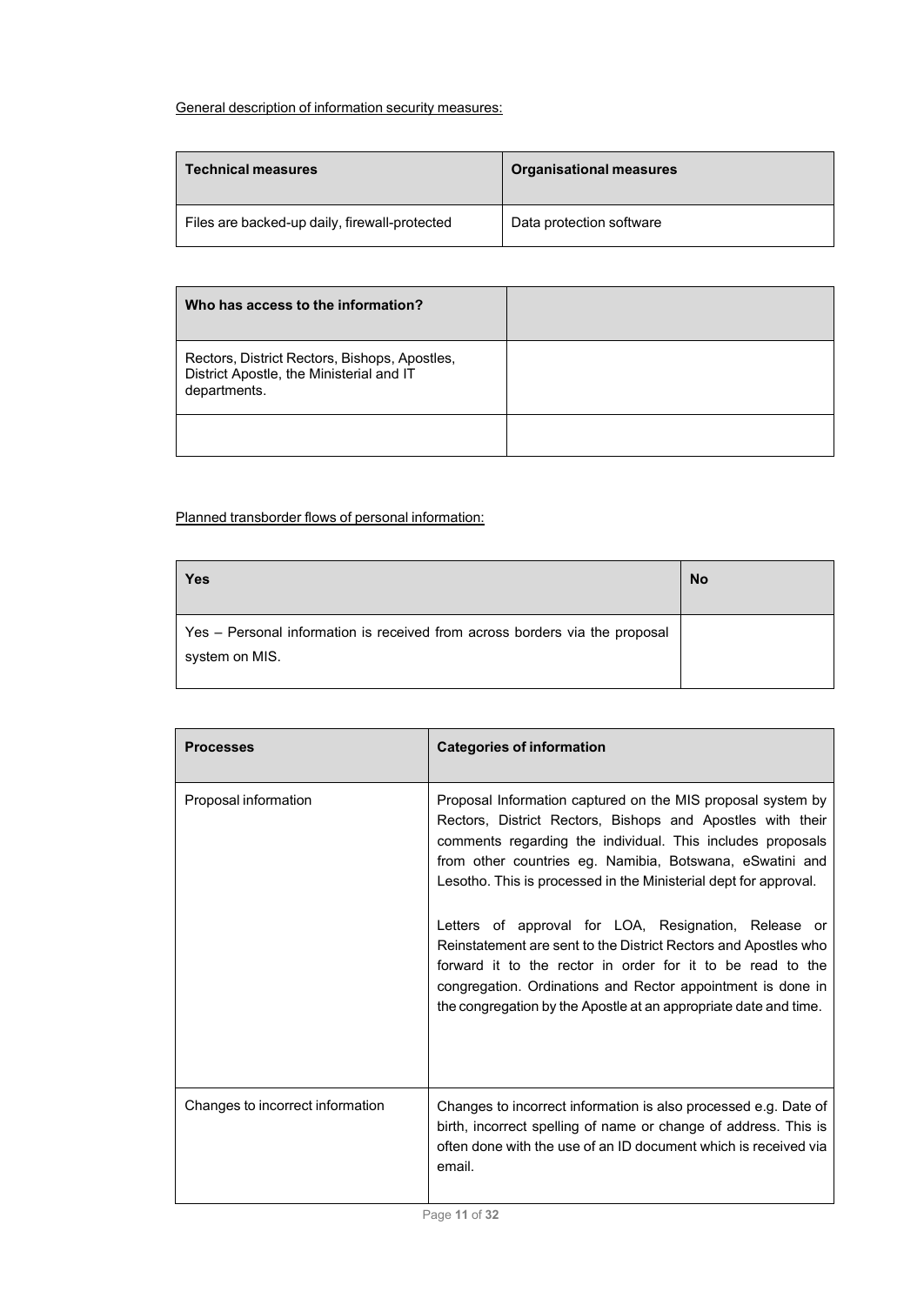| Information (in the rare event of any<br>allegations of criminal activity) | Information on police documents or affidavits processed that<br>verifies that an accused is acquitted or is not guilty. Received<br>via email. |
|----------------------------------------------------------------------------|------------------------------------------------------------------------------------------------------------------------------------------------|
| Health records                                                             | Health records with Church proposals that is processed for<br>early retirement.                                                                |

## Categories of data subjects and categories of personal information relating thereto: **Pastoral**

| Data subjects                                                      | <b>Categories of information</b>                                                                                                                                                                                          |
|--------------------------------------------------------------------|---------------------------------------------------------------------------------------------------------------------------------------------------------------------------------------------------------------------------|
| Members and ministers of the New<br>Apostolic Church South Africa. | Names, image, age, member number (unique identifier),<br>marital status, occupation, medical history (note from doctor),<br>possible criminal behaviour.<br>Banking details of persons to be reimbursed in travel claims. |
| Non-members<br>linked<br>active<br>to<br>members                   |                                                                                                                                                                                                                           |

## Purposes of processing:

| Data subject category                                                                                                                                   | Broad description of purposes of processing                                                                                                                                                                                                |
|---------------------------------------------------------------------------------------------------------------------------------------------------------|--------------------------------------------------------------------------------------------------------------------------------------------------------------------------------------------------------------------------------------------|
| Names, image, age, member no (unique<br>identifier), marital status, occupation, medical<br>history (note from doctor), possible criminal<br>behaviour. | Enables the church to have information of its<br>volunteers.<br>Needed for being in a contact relationship with<br>members.                                                                                                                |
|                                                                                                                                                         | Provide routine and specific pastoral care to<br>members.<br>Enables target intervention e.g. Scholar support<br>during examinations, matriculants for career<br>evenings, seriously courting couples for pre<br>marriage counselling etc. |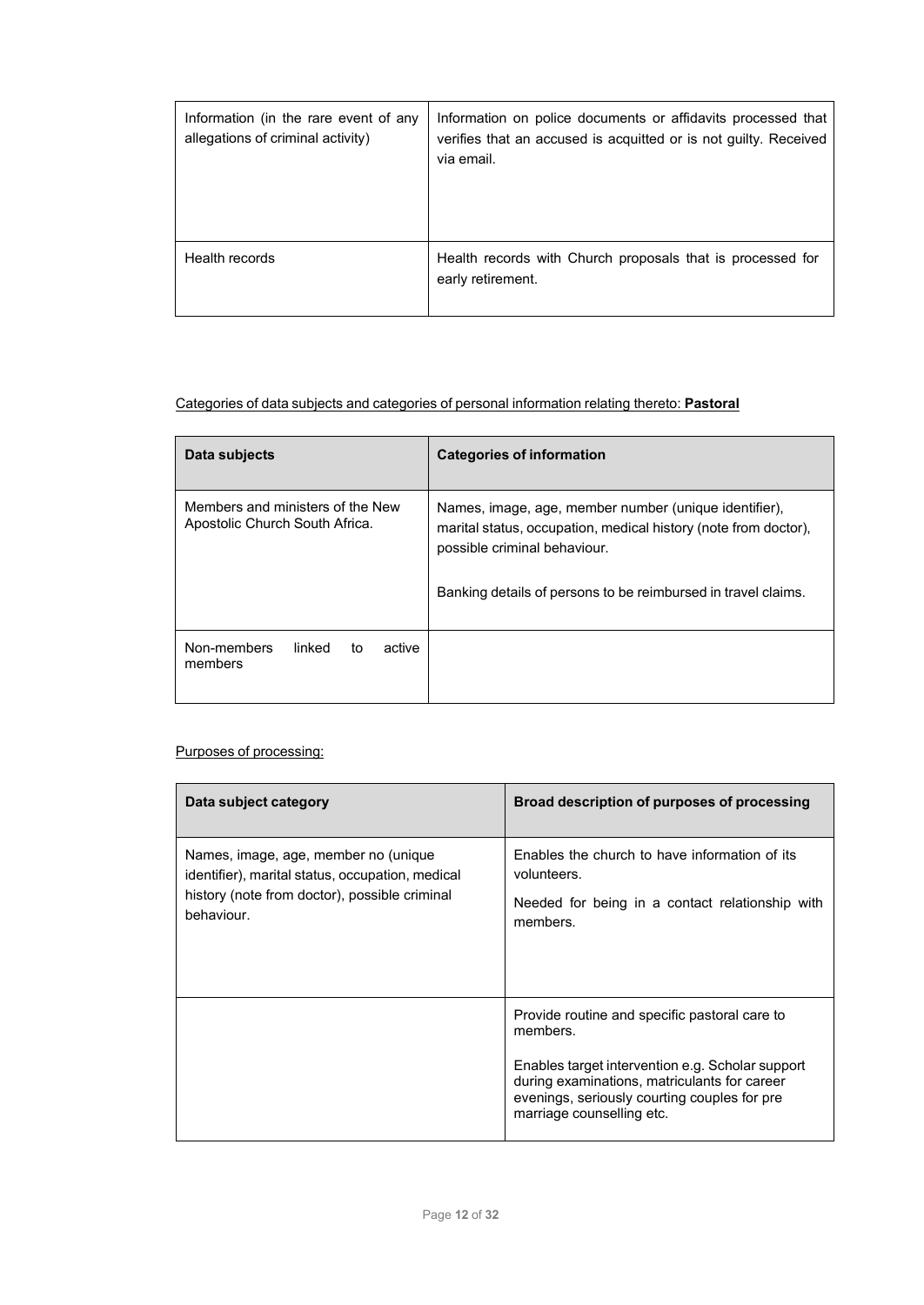| Banking details of persons to be reimbursed in | To enable reimbursement for those who travel    |
|------------------------------------------------|-------------------------------------------------|
| travel claims.                                 | with their private vehicles for church purposes |
|                                                |                                                 |

| How is the information stored?                                 | How long are the records kept? |
|----------------------------------------------------------------|--------------------------------|
| Electronically<br>MIS system DB<br>$\circ$<br>Email<br>$\circ$ | 5 years                        |
| Hard copies kept in boxes.                                     | 7 years                        |

General description of information security measures:

| <b>Technical measures</b> | <b>Organisational measures</b> |
|---------------------------|--------------------------------|
| <b>Access Controls</b>    | Data protection software       |

| Who has access to the information?                                                                                                                                    |  |
|-----------------------------------------------------------------------------------------------------------------------------------------------------------------------|--|
| Rectors, District Rectors, Bishops, Apostles,<br>District Apostle, committee members, marriage<br>officers, MIS co-ordinators, the Ministerial and IT<br>departments. |  |

Planned transborder flows of personal information:

| Yes                                                                                                                                        | No |
|--------------------------------------------------------------------------------------------------------------------------------------------|----|
| Yes – Personal information is received from across borders via the proposal<br>system on MIS from Namibia, Botswana, eSwatini and Lesotho. |    |

| <b>Processes</b>     | <b>Categories of information</b>                                                                                                 |
|----------------------|----------------------------------------------------------------------------------------------------------------------------------|
| Proposal information | Proposal Information captured on the MIS proposal system by<br>Priests, Rectors, District Rectors, Bishops and Apostles or their |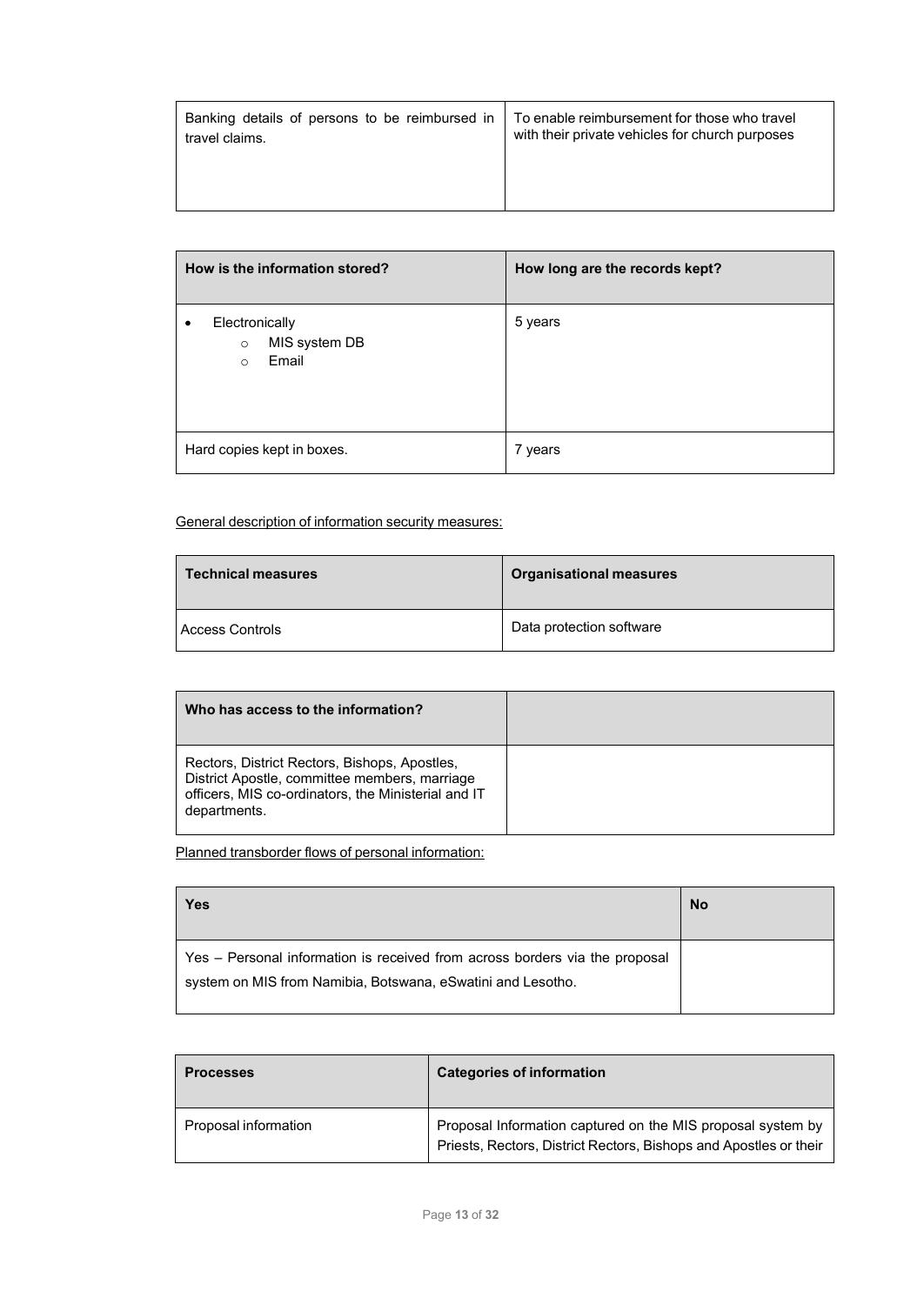|                      | comments added regarding the individual. Access is only<br>granted to the leaders of those proposed.                                                                                                                                                          |
|----------------------|---------------------------------------------------------------------------------------------------------------------------------------------------------------------------------------------------------------------------------------------------------------|
|                      | These letters are received via email on Rectors personal<br>devices and printed to read to the congregation. Details shared<br>on altar slips regarding ordinations done in the congregation by<br>the Apostle.                                               |
| Holy Sealing control | Sealing control list is completed by the apostle after sealing in<br>congregations and sent to Registration dept. These lists include<br>names, surname, member no (unique identifier) and date of<br>birth. Hard copies kept in the Registration department. |
| Travel claim forms   | Travel claim forms completed by the person that must be<br>reimbursed and sent via apostle, bishop or district rector to<br>Finance dept for processing. The form includes names,<br>surnames and banking details of claimant.                                |
| <b>Testimonials</b>  | Testimonials requested by members which include name,<br>surname, date of birth and given to members. Viewed by rector,<br>apostle or bishop.                                                                                                                 |
| Marriage officers    | Marriage officers are required by the Department of Home<br>Affairs to keep hard copies of couples and their witnesses ID<br>docs, final decree of divorce, antenuptial contracts.<br>Retention period - 12 months after the marriage is registered           |
| Committees           | Committees<br>(eg Sexual<br>Misconduct)<br>where<br>personal<br>information is shared. Committee sometimes comprise of non-<br>member professionals.                                                                                                          |
|                      | Confidentiality agreements are in place for committee members.<br>Some information is shared with rector of the congregation.                                                                                                                                 |
|                      | Details of matter dealt with by the Sexual misconduct committee<br>is housed on the server and managed in the office of the District<br>Apostle. The way cases are dealt with the Apostle would often<br>be the only spiritual leader involved in the matter. |
| Personal information | Covid-19 attendees lists. The register will only be used during<br>the COVID pandemic and be destroyed after 2 months. Contact<br>tracing protocols require retention.                                                                                        |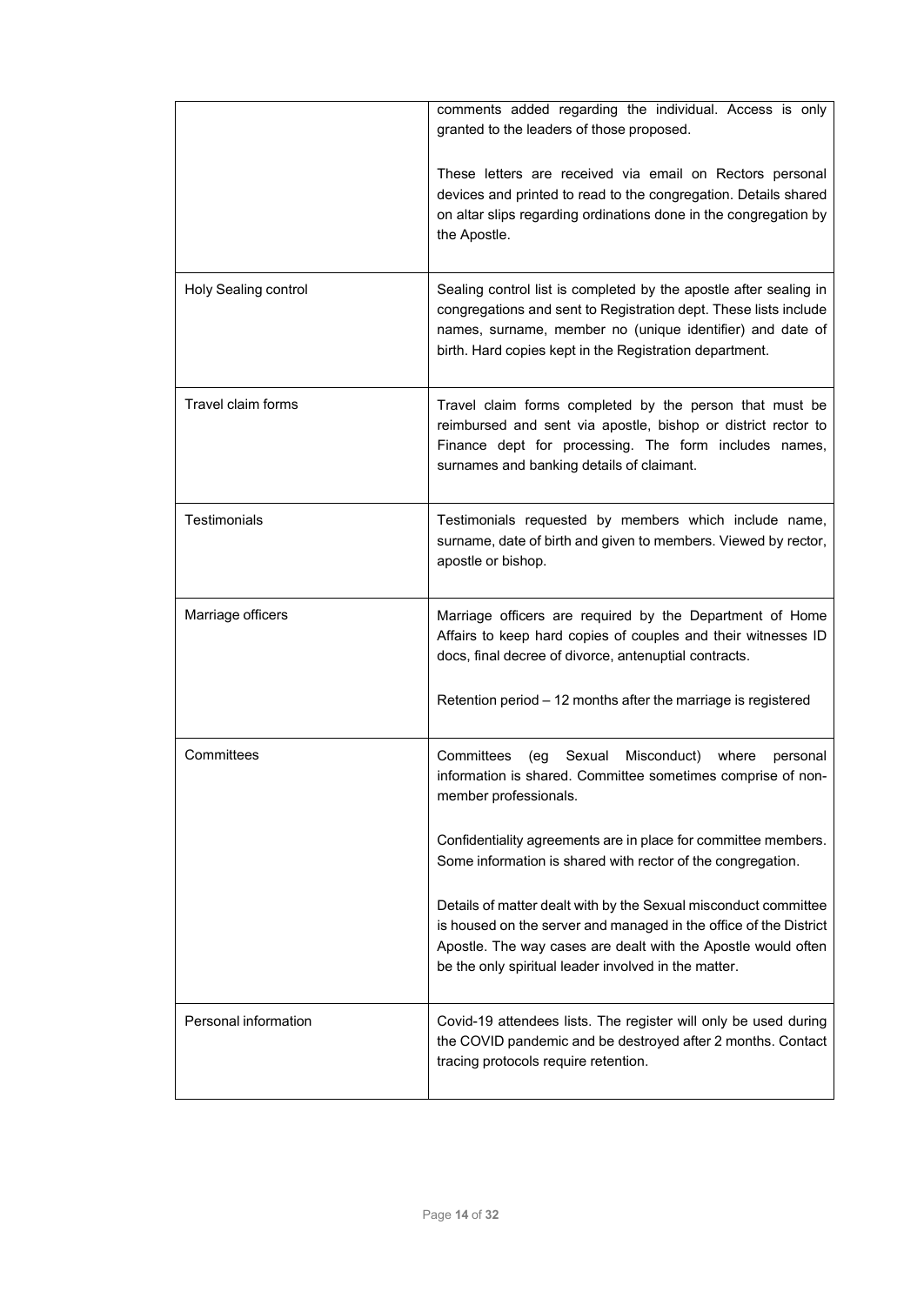## Categories of data subjects and categories of personal information relating thereto: Music

| Data subjects                                             | <b>Categories of information</b>                              |
|-----------------------------------------------------------|---------------------------------------------------------------|
| Choir members                                             | Full names, addresses, employment and contact details (email, |
| Orchestra members                                         | cell numbers) of musicians in local congregations.            |
| Music leaders                                             |                                                               |
| Minors who perform in a choir or<br>orchestra             |                                                               |
| Parents of minors who perform in a<br>choir or orchestra. |                                                               |
|                                                           | Names, age, sex, contact numbers of minors.                   |
|                                                           | Full names and contact information of minor's parents.        |
|                                                           | Names and banking details of performers on contracts.         |

## Purposes of processing:

| Data subject category                                                                                                                                          | Broad description of purposes of processing                                                                                             |
|----------------------------------------------------------------------------------------------------------------------------------------------------------------|-----------------------------------------------------------------------------------------------------------------------------------------|
| Choir members<br>Orchestra members<br>Music leaders<br>Minors who perform in a choir or orchestra<br>Parents of minors who perform in a choir or<br>orchestra. | To communicate with musicians across the district<br>area,<br>Auditions<br>Attendance registers<br>In some cases, business transactions |

| How is the information stored?                                                                 | How long are the records kept? |
|------------------------------------------------------------------------------------------------|--------------------------------|
| Electronically<br>Laptop hard drives<br>$\circ$<br>Email<br>$\circ$<br>Google drive<br>$\circ$ | 12 months                      |
| Hard copies kept in boxes in the Music and<br>Finance department.                              | 5 years                        |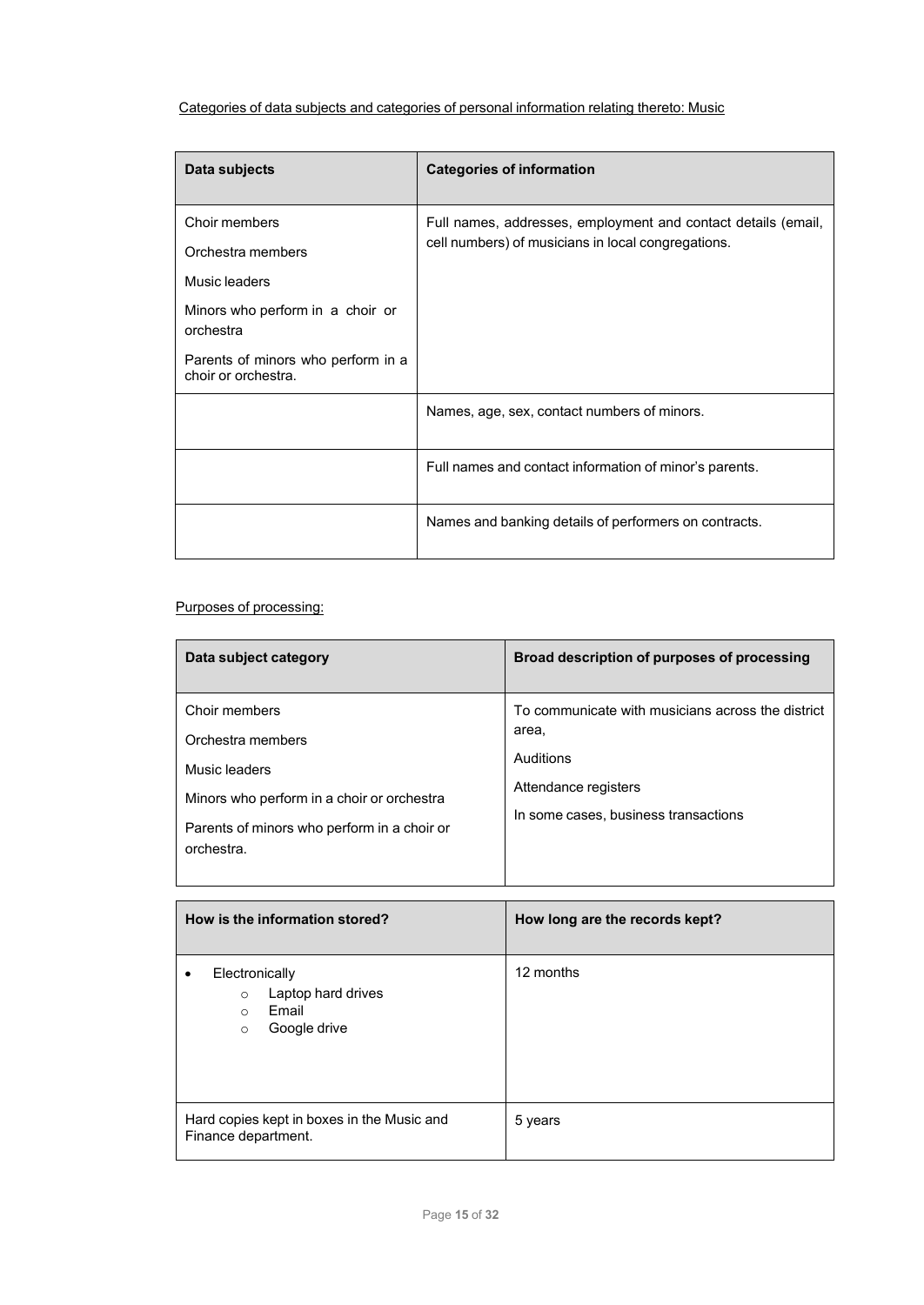General description of information security measures:

| <b>Technical measures</b> | <b>Organisational measures</b> |
|---------------------------|--------------------------------|
| Levels of access          | Data protection software       |

| Who has access to the information? |  |
|------------------------------------|--|
| The staff of the music department  |  |
| Congregational music leaders       |  |

## Planned transborder flows of personal information:

| Yes | <b>No</b> |
|-----|-----------|
|     | No        |

| <b>Processes</b>                | <b>Categories of information</b>                                                                                                                                                                                                                                                  |
|---------------------------------|-----------------------------------------------------------------------------------------------------------------------------------------------------------------------------------------------------------------------------------------------------------------------------------|
| <b>Audition forms</b>           | Audition forms created and used to identify concert choir<br>candidates and for communication purposes. Hard copies in<br>music dept and with choir leader of special groups.                                                                                                     |
| Attendance registers            | Attendance registers to record and monitor attendance to choir<br>activity. Used by Music dept, special group choirs and orchestra<br>leaders and in local congregations.                                                                                                         |
| Contracts                       | Contract being used for performers with names addresses and<br>banking details added for payment. A cheque requisition with<br>information attached is given to Finance dept. Finance dept<br>processes payment and keeps the hard copies in the<br>departments filing cupboards. |
| Personal information            | All personal information is kept on the MIS system                                                                                                                                                                                                                                |
| Personal information - children | Collection of children's choir personal information and<br>information of parents                                                                                                                                                                                                 |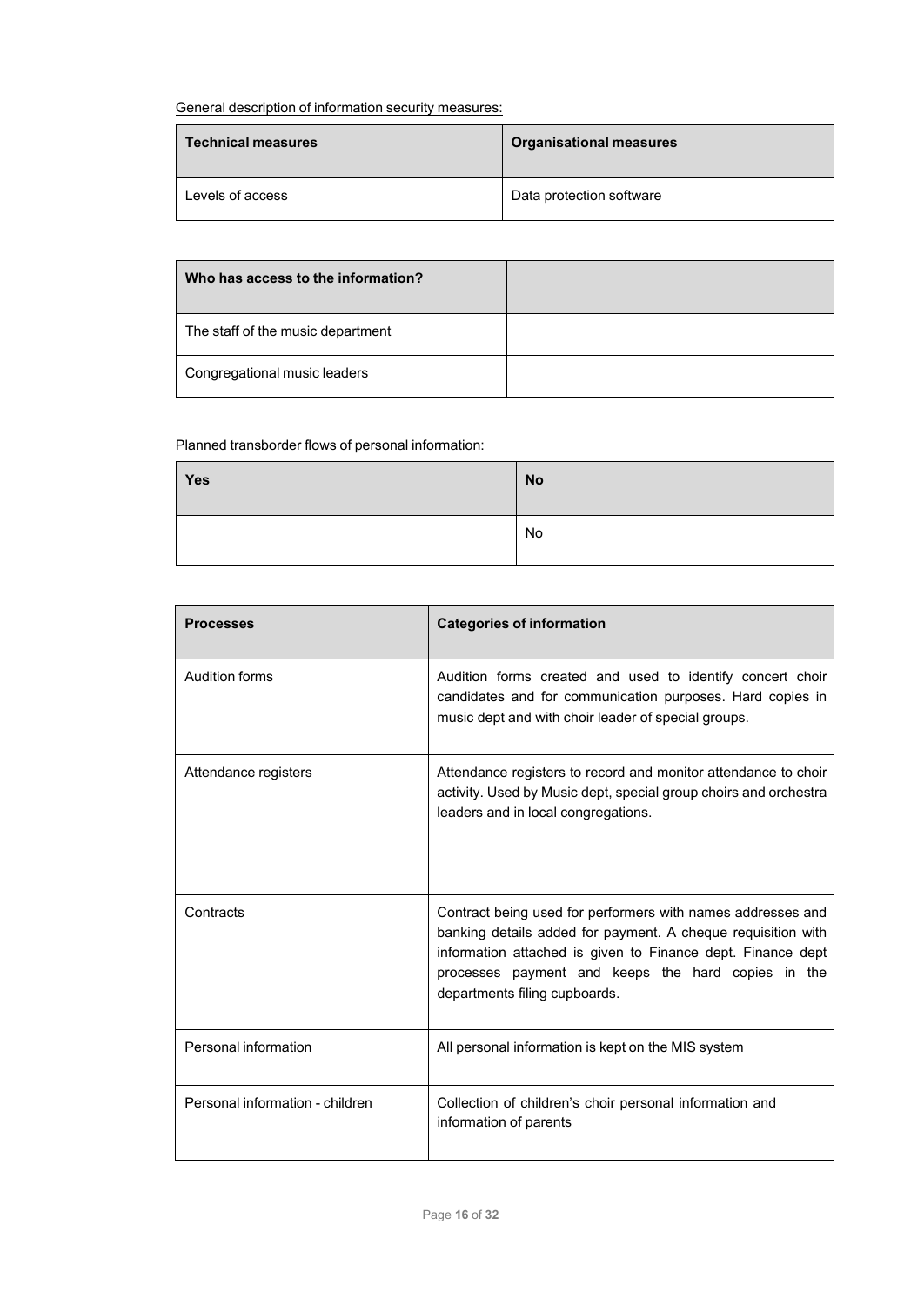## Categories of data subjects and categories of personal information relating thereto: **NACTV**

| Data subjects                                        | <b>Categories of information</b>                              |
|------------------------------------------------------|---------------------------------------------------------------|
| Media specialists<br>People interested in multimedia | Names, contact numbers and email addresses of the volunteers. |
|                                                      | Video material of adult members                               |
|                                                      | Video material of minors                                      |
|                                                      | Footage of non-member professionals                           |

## Purposes of processing:

| Data subject category           | Broad description of purposes of processing                                                                                      |
|---------------------------------|----------------------------------------------------------------------------------------------------------------------------------|
| Media specialists               | To provide for the viewing content in video ministry;                                                                            |
| People interested in multimedia | including inserts, interviews and general video footage<br>recorded and live.                                                    |
|                                 | To spread the doctrine of the Church. To provide training<br>for the various spheres in the Church (Music, Ministry<br>$etc.$ ). |

| How is the information stored?                                           | How long are the records kept?                                    |
|--------------------------------------------------------------------------|-------------------------------------------------------------------|
| Electronically<br>Laptop hard drives<br>$\circ$<br>EVO system<br>$\circ$ | Kept indefinitely - due to the archival nature of the<br>material |
| YouTube channel                                                          | Kept indefinitely                                                 |
| Facebook                                                                 | Kept indefinitely                                                 |

## General description of information security measures:

| <b>Technical measures</b> | <b>Organisational measures</b> |
|---------------------------|--------------------------------|
| Level of access           | Data protection software       |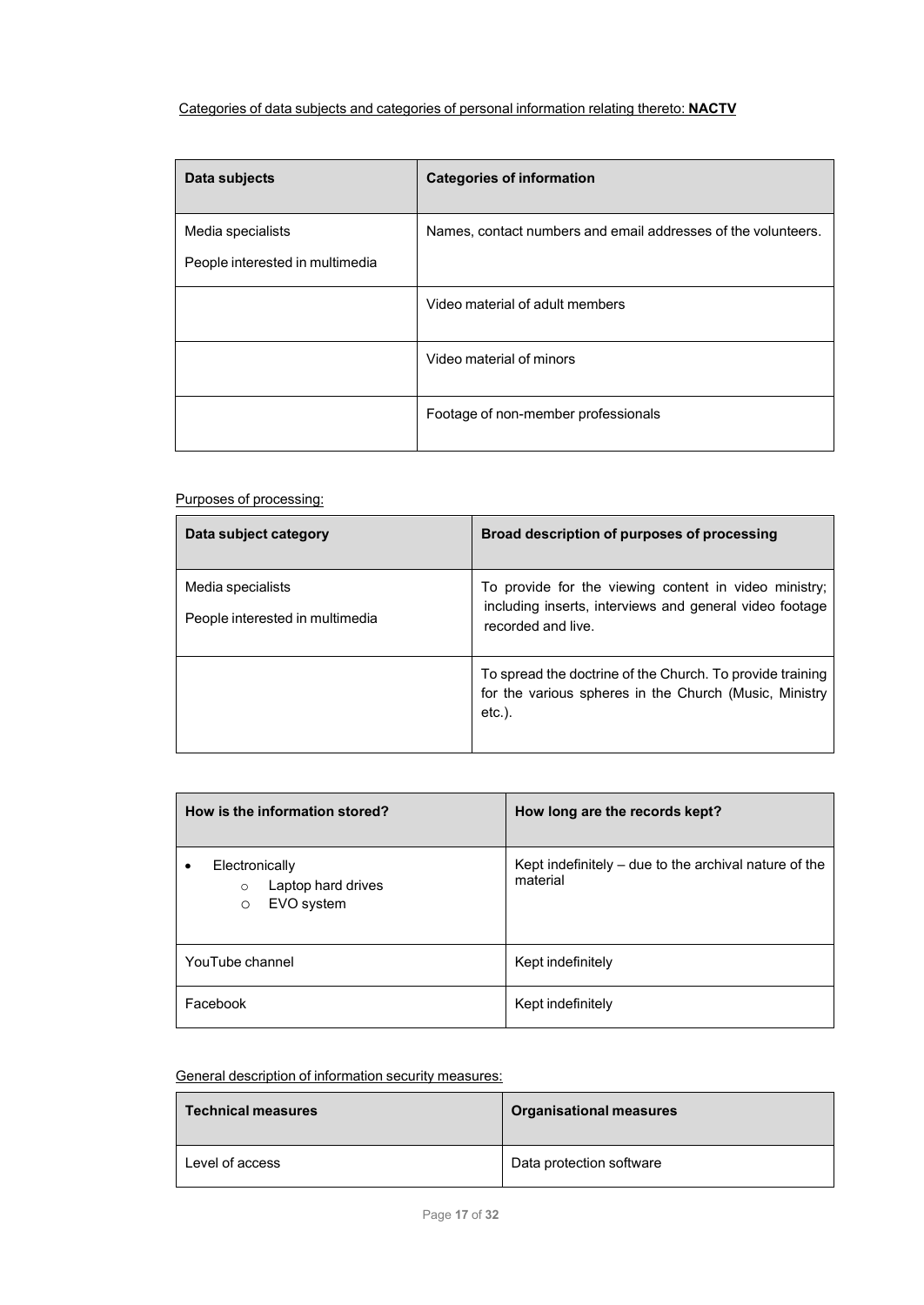| Who has access to the information? |  |
|------------------------------------|--|
| The NACTV department               |  |
| Volunteer groups                   |  |

Planned transborder flows of personal information:

| Yes                                                                                                                                                                                                             | <b>No</b> |
|-----------------------------------------------------------------------------------------------------------------------------------------------------------------------------------------------------------------|-----------|
| Yes, images of members from across borders received and concerts where<br>performers are identified on the footage are shared with regional churches<br>belonging to the New Apostolic Church around the world. |           |

| <b>Processes</b>   | <b>Categories of information</b>                                                                                                                                                                                                                                                                                                                                                                                                                |
|--------------------|-------------------------------------------------------------------------------------------------------------------------------------------------------------------------------------------------------------------------------------------------------------------------------------------------------------------------------------------------------------------------------------------------------------------------------------------------|
| Volunteer groups   | Volunteer groups on WhatsApp and via Microsoft forms who<br>populates an EXCEL sheet with Personal information as well as<br>corresponding with the group on email.                                                                                                                                                                                                                                                                             |
| Images and footage | Images and footage shot by NACTV of adult members and<br>minors.<br>non-member<br>professionals,<br>of<br>other<br>inside<br>denominations.                                                                                                                                                                                                                                                                                                     |
| <b>Broadcasts</b>  | Divine services or events broadcasted over numerous platforms<br>for the benefit of members unable to be present at these events.<br>Many musicians and other individuals are filmed in the<br>broadcast and titled in close proximity of their image.                                                                                                                                                                                          |
| Streaming          | Congregations will stream divine services including funerals and<br>weddings independently of the NACTV department and where<br>images of churchgoers are captured. Some will approach third<br>parties that will charge a fee for the streaming to be done. This<br>is normally done via Facebook or YouTube. There is a request<br>from the Administration Office to remove all the recorded<br>services from the platform used after 3 days. |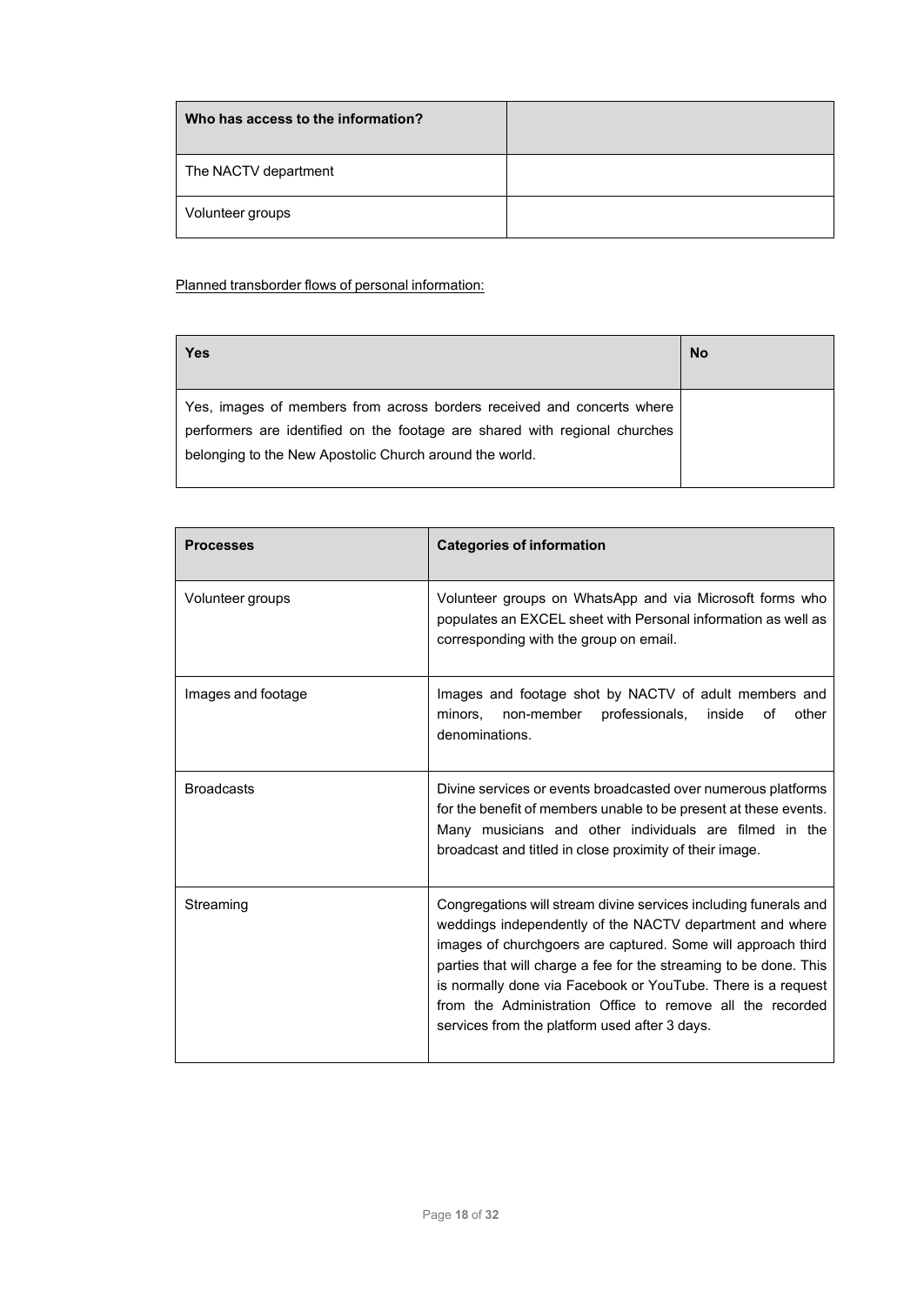# Categories of data subjects and categories of personal information relating thereto: **Property**

| Data subjects                  | <b>Categories of information</b>                     |
|--------------------------------|------------------------------------------------------|
| Suppliers<br>Lessors<br>Lessee | Vendors/supplier names, contact and banking details. |
|                                | For Compliance, VAT and company registration forms.  |
|                                | Service providers information.                       |
|                                | Building plans.                                      |

#### Purposes of processing:

| Data subject category | Broad description of purposes of processing |
|-----------------------|---------------------------------------------|
| <b>Suppliers</b>      | Selling and leasing of church properties    |
| Lessors               |                                             |
| Lessee                |                                             |
|                       |                                             |

| How is the information stored?                                                                               | How long are the records kept? |
|--------------------------------------------------------------------------------------------------------------|--------------------------------|
| Electronically<br>Accounting software - Syspro<br>$\circ$<br>Online banking profile<br>$\circ$<br>Email<br>∩ | 5 years                        |
| Hard copies kept for audits                                                                                  | 7 years                        |

## General description of information security measures:

| <b>Technical measures</b> | <b>Organisational measures</b> |
|---------------------------|--------------------------------|
| Level of access           | Data protection software       |

| Who has access to the information? |  |
|------------------------------------|--|
|                                    |  |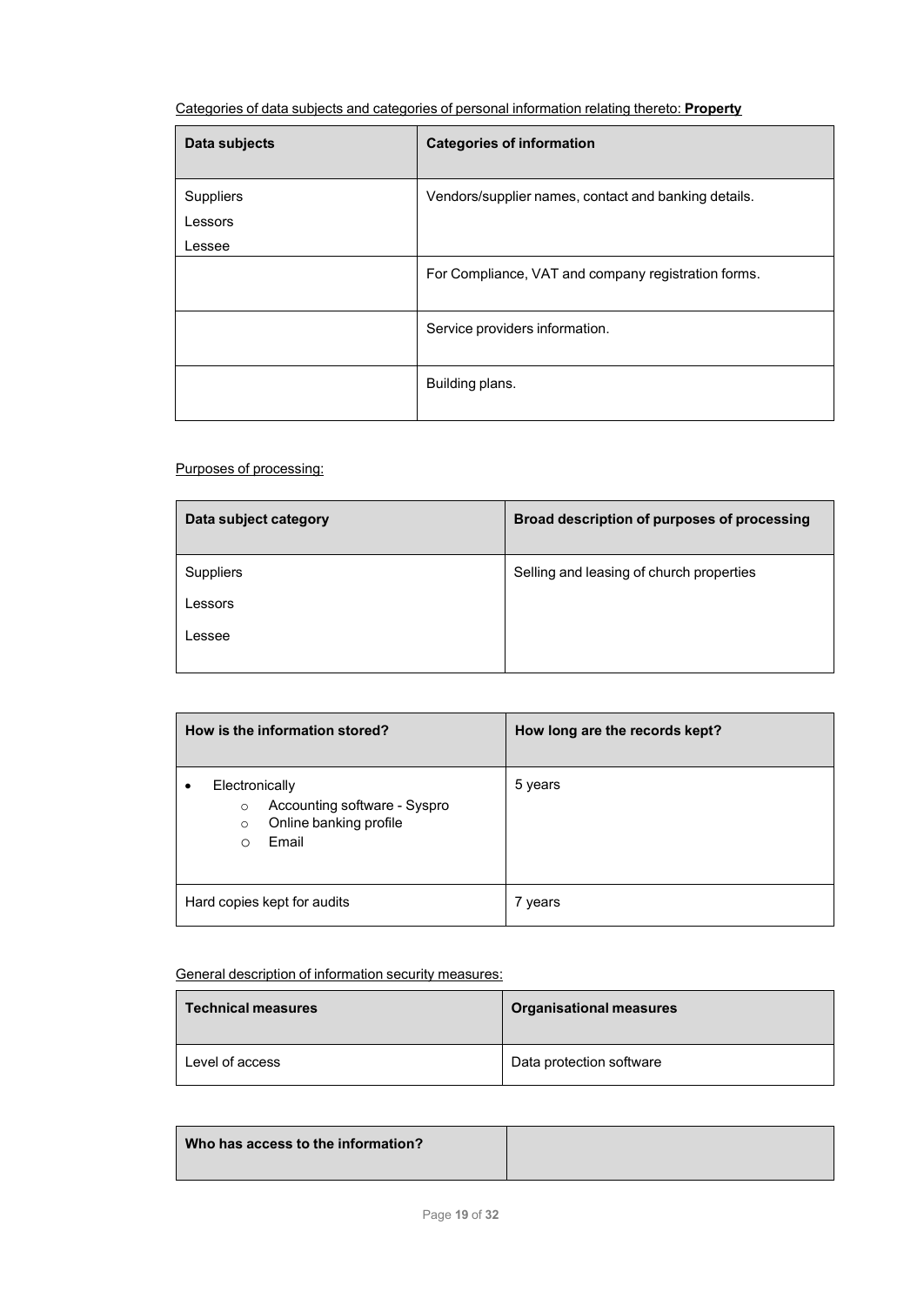| The Property department |  |
|-------------------------|--|
| The Finance department  |  |

#### Planned transborder flows of personal information:

| <b>Yes</b> | <b>No</b> |
|------------|-----------|
|            | No        |

| <b>Processes</b>                                           | <b>Categories of information</b>                                                        |
|------------------------------------------------------------|-----------------------------------------------------------------------------------------|
| Requests for contractor services or<br>goods from supplier | Company registration documents                                                          |
|                                                            | SARS compliance                                                                         |
|                                                            | Personal information of owners/directors.                                               |
| Rent                                                       | Rent payable schedule includes Lessor's name and banking<br>details.                    |
| Agreement of lease                                         | Agreement of lease which includes the Lessor's name, ID<br>number, and banking details. |

## Categories of data subjects and categories of personal information relating thereto: **Distribution**

| Data subjects                             | <b>Categories of information</b>         |
|-------------------------------------------|------------------------------------------|
| Customers purchasing goods for<br>courier | Sales invoices & invoices from suppliers |

## Purposes of processing:

| Data subject category          | Broad description of purposes of processing                                                        |
|--------------------------------|----------------------------------------------------------------------------------------------------|
| Customers (members and others) | Those who purchase use the online sales platform.<br>With Paygate transactions are settled. Postal |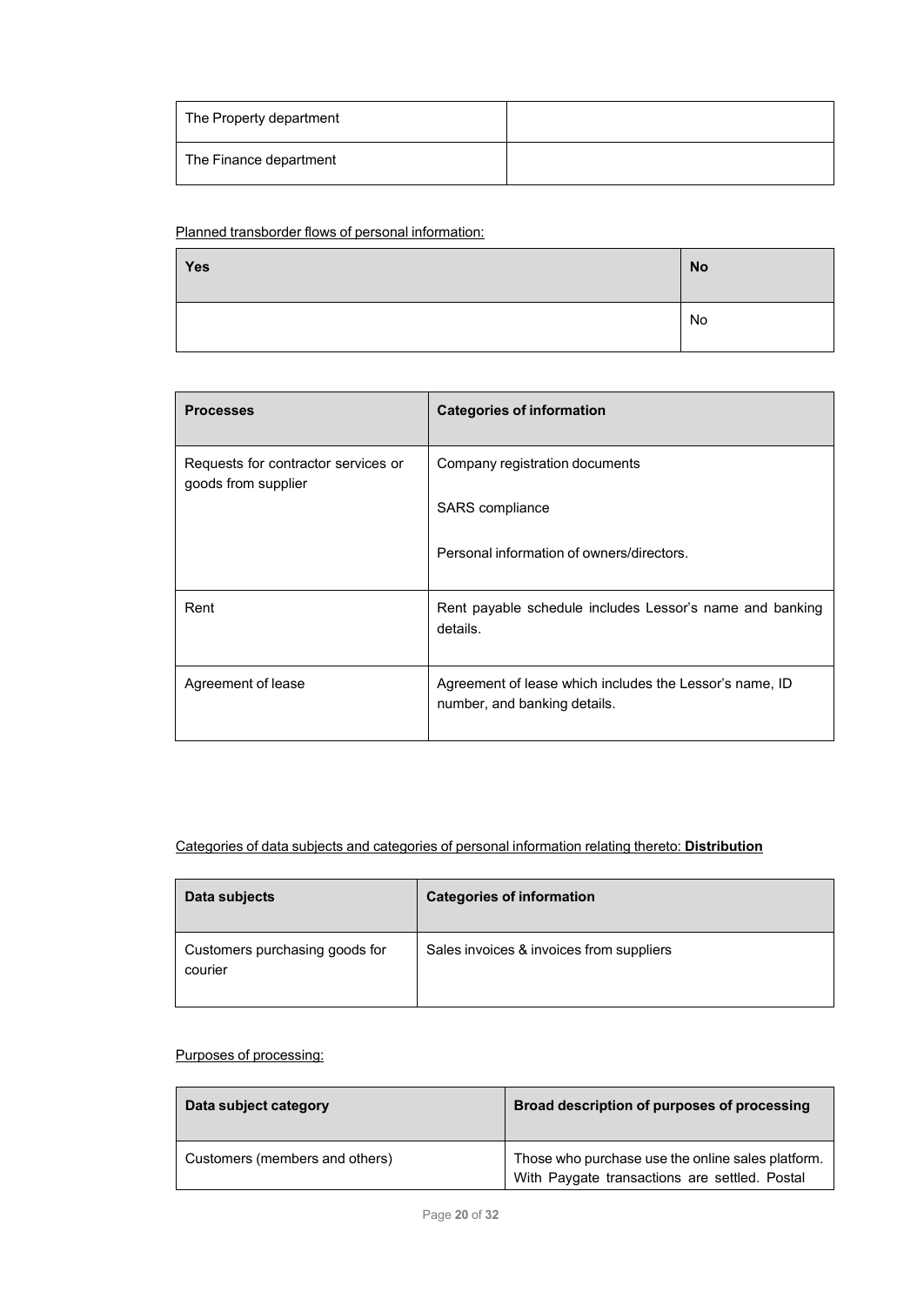| addresses are captured to ensure accurate quote<br>and delivery details. |
|--------------------------------------------------------------------------|
|                                                                          |

| How is the information stored?                                                                 | How long are the records kept? |
|------------------------------------------------------------------------------------------------|--------------------------------|
| Electronically<br>Accounting software - SYSPRO for<br>$\circ$<br>creditors<br>Email<br>$\circ$ | 5 years                        |
| Courier Church database                                                                        | 5 years                        |

General description of information security measures:

| <b>Technical measures</b> | <b>Organisational measures</b> |
|---------------------------|--------------------------------|
| Level of access           | Data protection software       |

| Who has access to the information?    |  |
|---------------------------------------|--|
| The Distribution & Finance department |  |
| The Courier companies                 |  |

# Planned transborder flows of personal information:

| Yes | <b>No</b> |
|-----|-----------|
| Yes |           |

| <b>Processes</b>      | <b>Categories of information</b>                                 |
|-----------------------|------------------------------------------------------------------|
| Online sales          | Online sales order<br>Personal and billing/delivery information. |
| Distribution of items | A distribution list is given to courier company                  |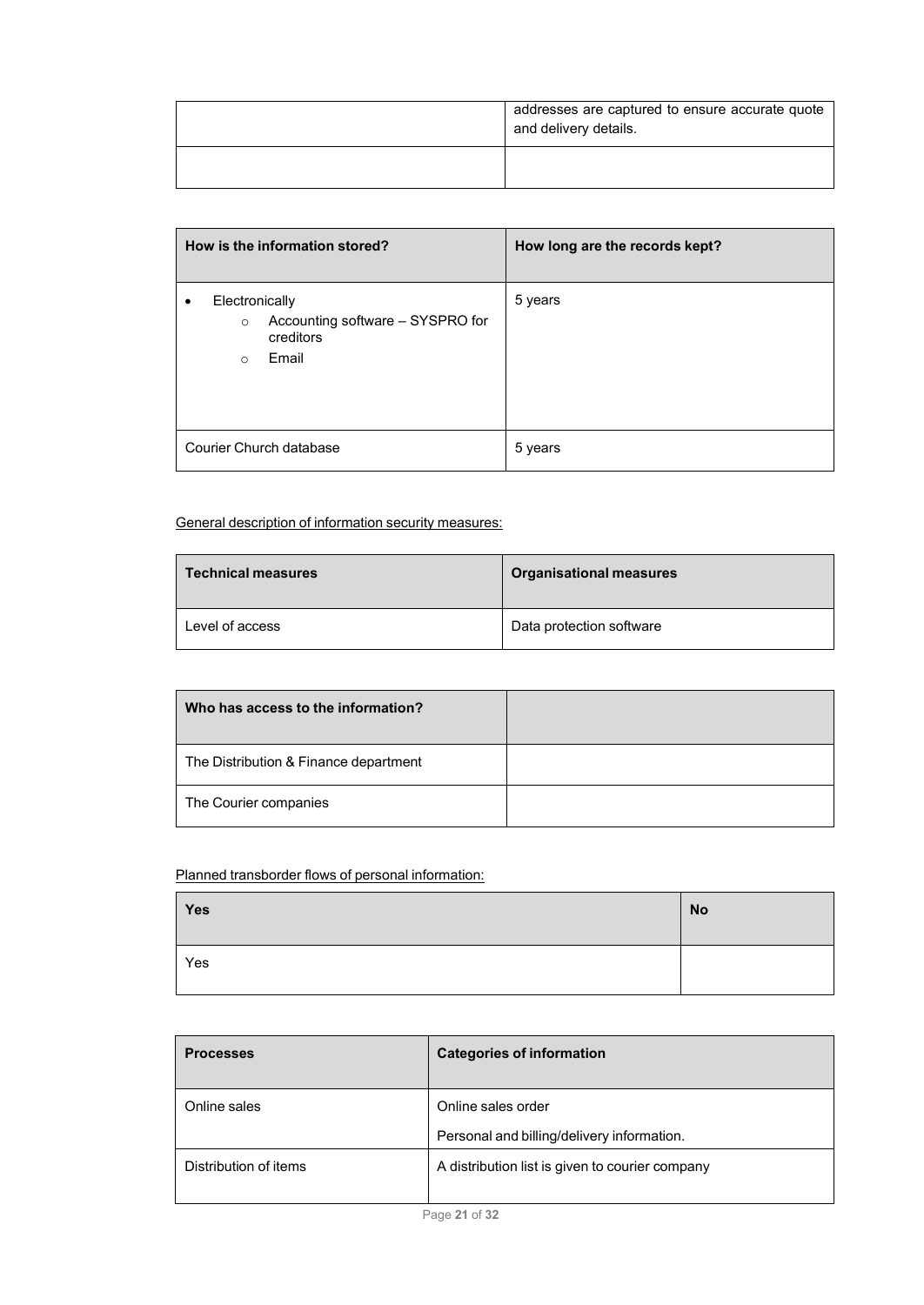| Categories of data subjects and categories of personal information relating thereto: IT & Registration |
|--------------------------------------------------------------------------------------------------------|
|--------------------------------------------------------------------------------------------------------|

| Data subjects                                        | <b>Categories of information</b>                                                                                                                                                                                                                                |
|------------------------------------------------------|-----------------------------------------------------------------------------------------------------------------------------------------------------------------------------------------------------------------------------------------------------------------|
| Members of the New Apostolic<br>Church South Africa. | Names, contact numbers, email addresses, identification<br>numbers, date of birth, gender, address of the members, marital<br>status, relationship status, photographs, autobiographies, notes<br>on members, ministry (letters & proposals), mandates, duties, |
| Suppliers and vendors                                | occupation, home language, current living location and place of<br>birth of members around the NAC-SA region.                                                                                                                                                   |

## Purposes of processing:

| Data subject category                                | Broad description of purposes of processing                        |
|------------------------------------------------------|--------------------------------------------------------------------|
| Members of the New Apostolic Church South<br>Africa. | To keep record of ministerial and membership<br>information.       |
| Suppliers and vendors                                | To provide reporting on activity around the area of<br>the Church. |
|                                                      | Purchasing of software, hardware and services.                     |

| How is the information stored? | How long are the records kept? |
|--------------------------------|--------------------------------|
| On site                        | Kept indefinitely              |
| In the cloud                   | Kept indefinitely              |
| Microsoft platform             | Kept indefinitely              |

General description of information security measures:

| <b>Technical measures</b> | <b>Organisational measures</b> |
|---------------------------|--------------------------------|
| Level of access           | Data protection software       |

| Who has access to the information?                                                                        |  |
|-----------------------------------------------------------------------------------------------------------|--|
| Access is controlled and reviewed. A matrix is<br>provided with a breakdown of who has access to<br>what. |  |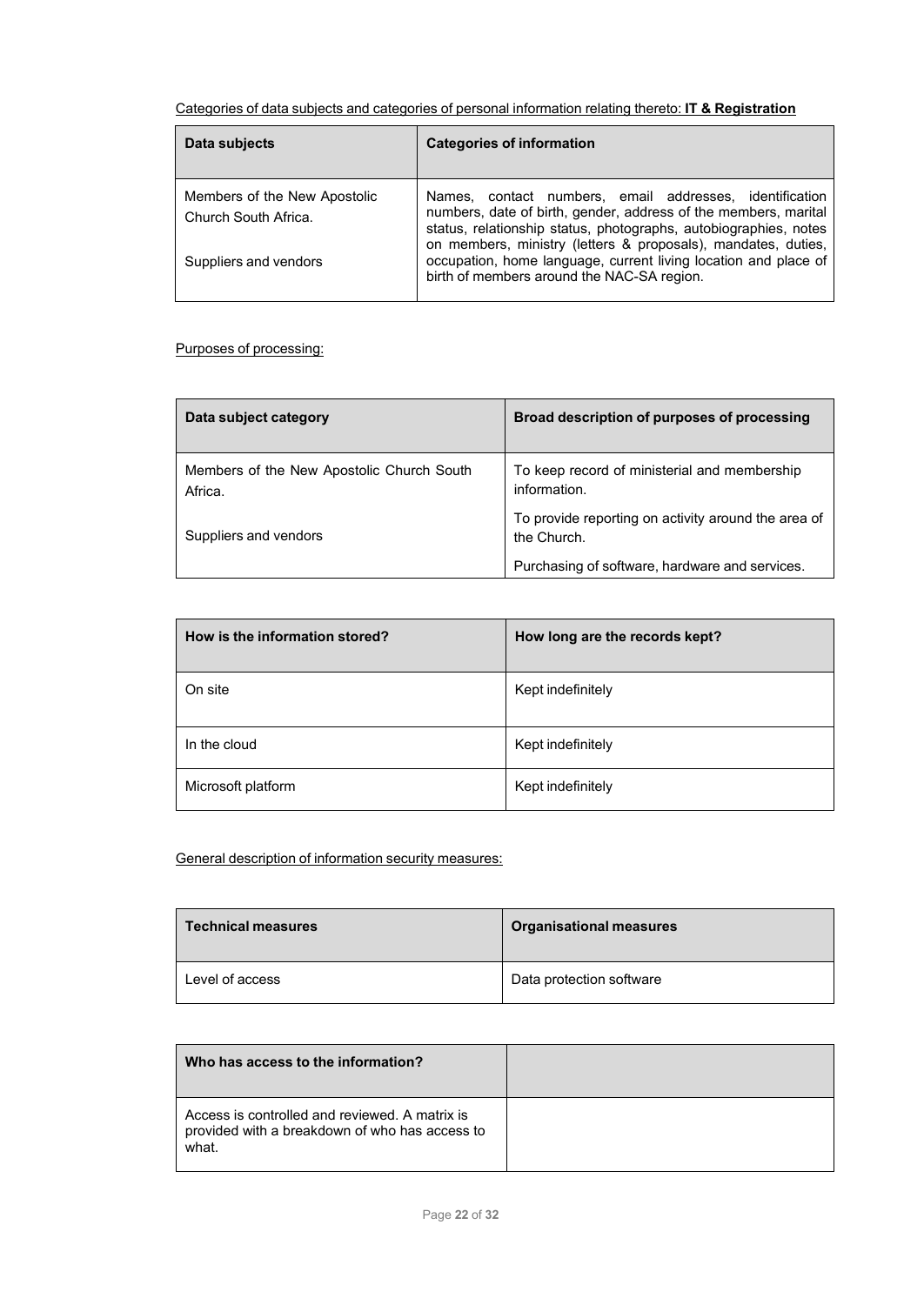Planned transborder flows of personal information:

| Yes                                               | <b>No</b> |
|---------------------------------------------------|-----------|
| Yes, from Namibia, Botswana, eSwatini and Lesotho |           |

| <b>Processes</b>       | <b>Categories of information</b>                                                                                                                                                                                                                                                                   |
|------------------------|----------------------------------------------------------------------------------------------------------------------------------------------------------------------------------------------------------------------------------------------------------------------------------------------------|
| New member record form | Member Registration Form<br>Completed after baptism or adoption to enter details onto the<br>MIS system. It is signed by members or parents to confirm<br>information is correct. Information collected by the Priest or<br>Rector and handed to MIS coordinator for capturing onto the<br>system. |
| Baptism certificates   | Requested by parents or congregation leaders. Information<br>includes details of a minor.                                                                                                                                                                                                          |
| <b>MIS</b>             | Amendment of member records as requested by members                                                                                                                                                                                                                                                |

Categories of data subjects and categories of personal information relating thereto: **Communications**

| Data subjects                                                        | <b>Categories of information</b>                                                                                                                      |
|----------------------------------------------------------------------|-------------------------------------------------------------------------------------------------------------------------------------------------------|
| Members and non-members of the<br>New Apostolic Church South Africa. | Names, numbers, and email addresses of the volunteers<br>(reporters and photographers) around the NAC-SA region.                                      |
|                                                                      | Images of members.                                                                                                                                    |
|                                                                      | Information relating to date of birth and anniversaries, marital<br>status, (this is often posted on various local congregational<br>Facebook pages). |
|                                                                      | Images of minors                                                                                                                                      |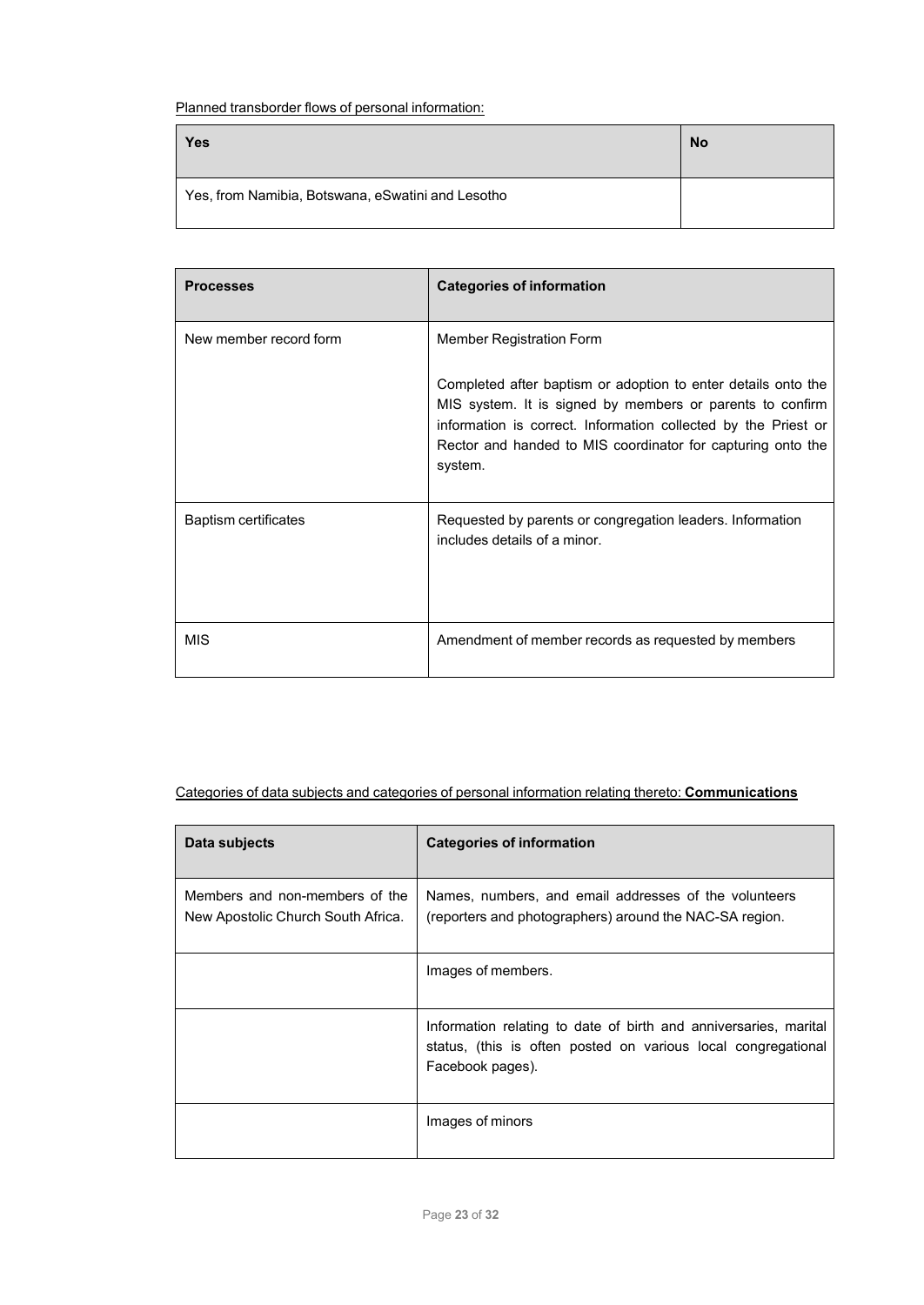Purposes of processing:

| Data subject category                                                | Broad description of purposes of processing       |
|----------------------------------------------------------------------|---------------------------------------------------|
| Members and non-members of the New Apostolic<br>Church South Africa. | To spread the gospel of the Church.               |
|                                                                      | To provide reporting on activities of the Church. |
|                                                                      |                                                   |

| How is the information stored?   | How long are the records kept? |
|----------------------------------|--------------------------------|
| Laptop hard drives               | Kept indefinitely              |
| Email accounts                   | Kept indefinitely              |
| Joomla content management system | Kept indefinitely              |
| Archive library                  | Kept indefinitely              |

## General description of information security measures:

| <b>Technical measures</b> | <b>Organisational measures</b> |
|---------------------------|--------------------------------|
| Level of access           | Data protection software       |

| Who has access to the information?     |                                                |
|----------------------------------------|------------------------------------------------|
| Staff of the communications department | Local congregational photographers & reporters |
|                                        |                                                |

## Planned transborder flows of personal information:

| Yes                                                           | <b>No</b> |
|---------------------------------------------------------------|-----------|
| Yes, from Namibia, Botswana, eSwatini, Lesotho and Mozambique |           |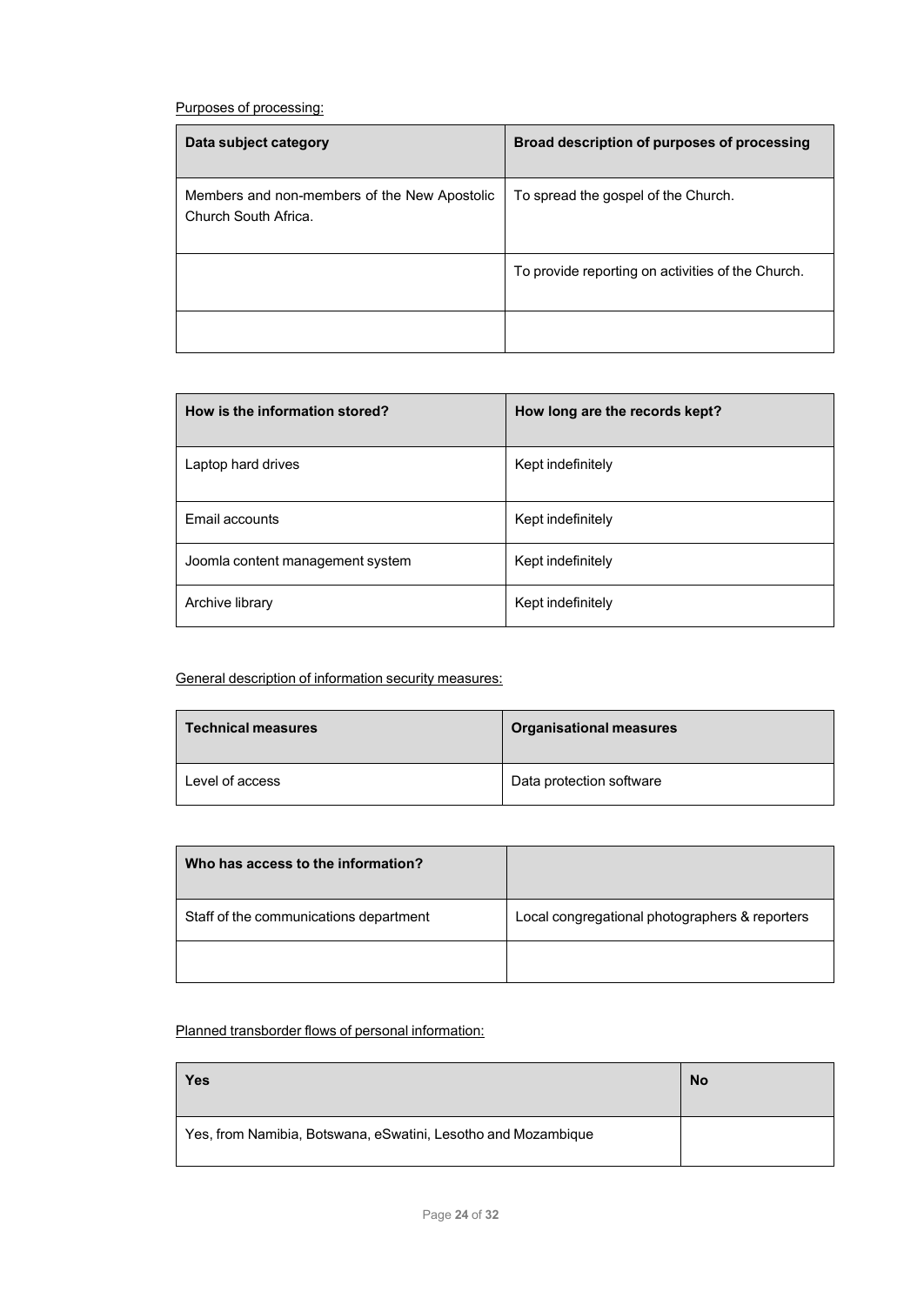| <b>Processes</b>       | <b>Categories of information</b>                                                                                                                                                                                                                                                                                                                                                                                                                                                                                                                                                                                                                   |
|------------------------|----------------------------------------------------------------------------------------------------------------------------------------------------------------------------------------------------------------------------------------------------------------------------------------------------------------------------------------------------------------------------------------------------------------------------------------------------------------------------------------------------------------------------------------------------------------------------------------------------------------------------------------------------|
| Website                | Images and reports sent from congregations to a dedicated<br>email address which is only accessed by two staff member.                                                                                                                                                                                                                                                                                                                                                                                                                                                                                                                             |
| Social media pages     | Official NAC-SA Facebook page is used purely for information<br>sharing with notifications of Divine services and Events on the<br>NAC calendar. Sometimes clips are posted which may include<br>images of members.                                                                                                                                                                                                                                                                                                                                                                                                                                |
|                        | There are Facebook pages of congregations run independently<br>of the department that publish personal information and images<br>of members. We have no control over the processing of the<br>information. A social media guideline is available detailing the<br>acceptable use of social media.                                                                                                                                                                                                                                                                                                                                                  |
| Information and images | Images and information processed at congregations for articles<br>by volunteer reporters and photographers or videographers.<br>The Church may pass the images, as well as personal details<br>on to the New Apostolic Church International office or regional<br>churches belonging to the New Apostolic Church around the<br>world.<br>The name/s and surname of the photographed/videoed<br>individual may appear in a caption in proximity to the image or<br>photograph/s or video images may be used without any<br>reference to the name of the individual photographed or filed.<br>Any photographs, video and sound recordings may not be |
|                        | used for any commercial gain.                                                                                                                                                                                                                                                                                                                                                                                                                                                                                                                                                                                                                      |

#### 7. **THE REQUEST PROCEDURE**

#### 7.1 Form of request

- 7.1.1 A request for access to records held by the Church in terms of section 53 of PAIA must be made on a form that corresponds substantially with Form 2 of Annexure A to the Regulations Relating to the Promotion of Access to Information, 2021. A copy of the form is attached as **Schedule A** to the Manual. The request must be made to the [information officer / deputy information officer] of the Church at the address, telefax number or e-mail address specified in paragraph 2 above.
- Page **25** of **32** 7.1.2 The requester must provide sufficient detail on the prescribed form to enable the [information officer / deputy information officer] of the Church to identify the record and the identity of the requester. The requester must submit details of the capacity in which the requester is making the request and indicate whether the request is made in their own name or on behalf of another person. Proof of identity of the requester must be attached to the request if it is in their own name. If a request is made on behalf of another person or entity, the requester must attach proof of authorisation to make the request.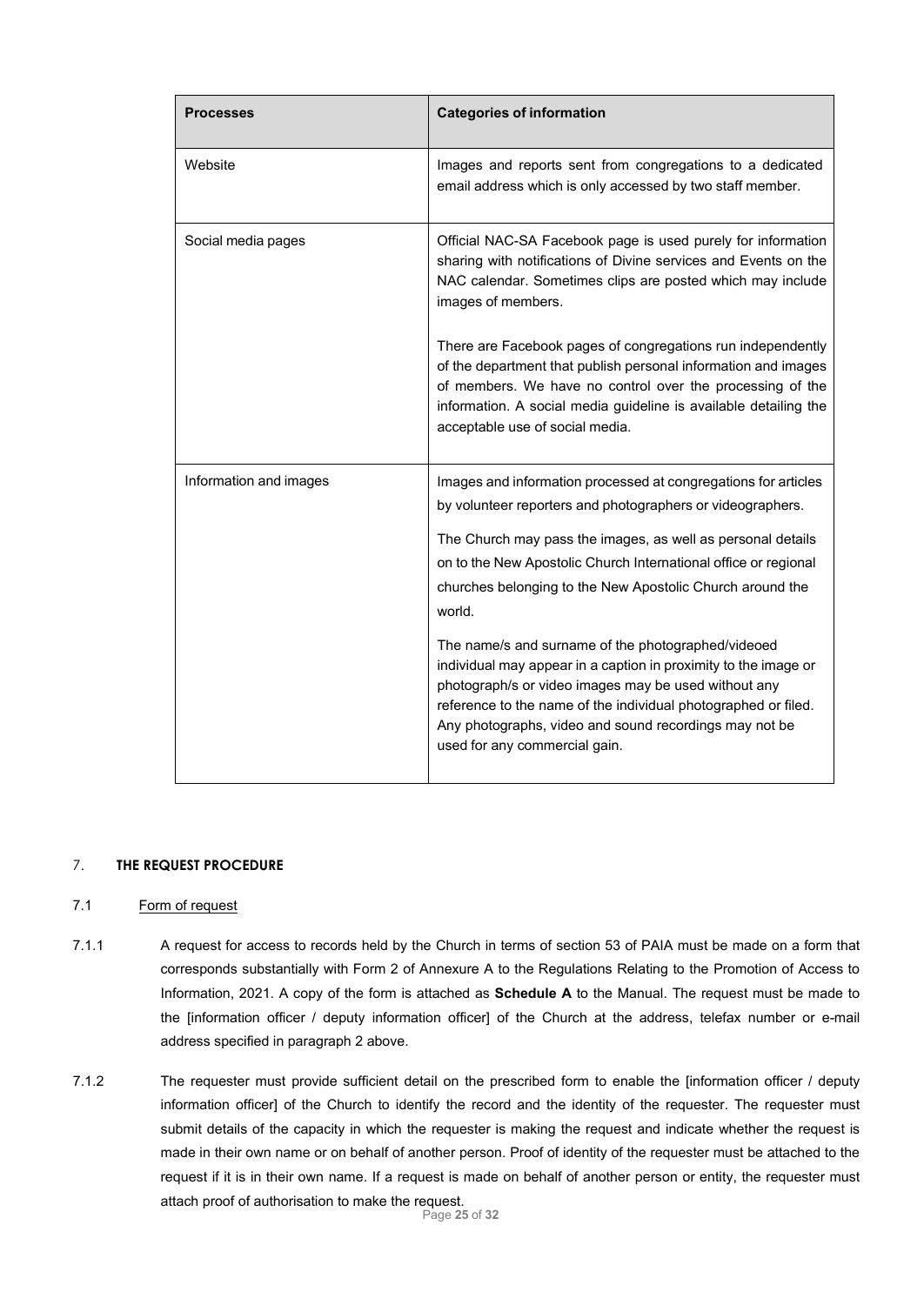- 7.1.3 The requester is also required to indicate what type of record s/he/it is requesting and what form of access to the relevant records is required. Additionally, the requester must provide her/his/its contact details and indicate what manner of access is requested.
- 7.1.4 The requester must provide particulars of the right to be exercised or protected and explain why the record requested is required for the exercise and protection of the aforementioned right.
- 7.1.5 For the purposes of Form 2, the requester must comply with all the procedural requirements in PAIA relating to a request for access to the relevant records.
- 7.1.6 The Church may, and must in certain instances, refuse access to records on any of the grounds set out in Chapter 4 of Part 3 of PAIA. These grounds include: that access would result in the unreasonable disclosure of personal information about a third party, that it is necessary to protect the commercial information of a third party or the Church itself, that it is necessary to protect the confidential information of a third party, that it is necessary to protect the safety of individuals or property, that a record constitutes privileged information for legal proceedings, or that it is necessary to protect the research information of a third party or the Church itself.
- 7.1.7 If all reasonable steps have been taken to find a record that a requester has requested, and there are reasonable grounds for believing that the record is in the Church's possession but cannot be found, or it does not exist, then the [information officer or deputy information officer] will, by way of an affidavit or affirmation, notify the requester that it is not possible to give access to that record.
- 7.1.8 The [information officer/deputy information officer] must, if a request for access to a record is granted or refused, inform a requester of her/his decision and the fees payable. This must be done on a form that corresponds substantially with Form 3 of Annexure A to the Regulations. A request for a copy of the Guide may not be refused. If the requester wishes to be informed of the Church's decision in another manner as well, this must be set out in the request and the relevant details included in order to allow the Church to inform the requester in the preferred manner.
- 7.1.9 The Church will make a decision in relation to a request for records within 30 days of receiving it, unless a third party notification and intervention, as contemplated in Chapter 5 of PAIA, applies. This period may be extended in appropriate circumstances, in accordance with section 57 of PAIA.

#### 7.2 Fees

7.2.1 The access fees for reproduction of information that is automatically available from the Church (a section 52 request), are as follows:

| (a) | For every photocopy/printed black and white copy of an A4-size<br>page or part thereof. | R <sub>2</sub> ,00 |
|-----|-----------------------------------------------------------------------------------------|--------------------|
| (b) | For every printed copy of an A4-size page or part thereof                               | R <sub>2</sub> ,00 |
| (c) | For copy in a computer-readable form on:                                                |                    |
|     | (i)<br>flash drive (to be provided by requestor)                                        | R40.00             |
|     | (ii)<br>compact disc                                                                    |                    |
|     | If provided by requestor<br>-                                                           | R40,00             |
|     | If provided to the requestor<br>-                                                       | R60.00             |
|     |                                                                                         |                    |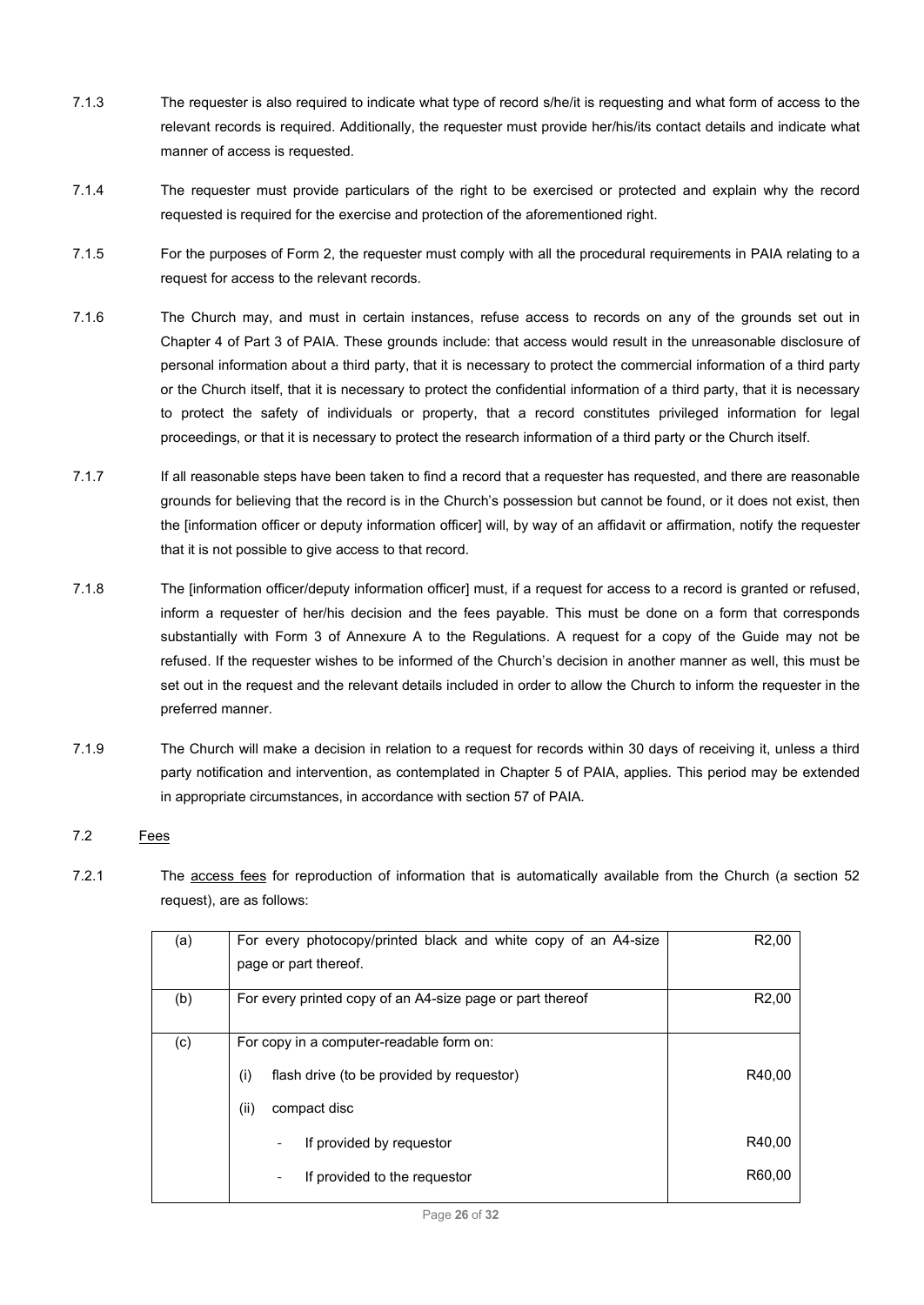|     |                                                                   | Service             |
|-----|-------------------------------------------------------------------|---------------------|
| (d) | For a transcription of visual images, for an A4-size page or part | be<br>to            |
|     | thereof                                                           | outsources,<br>will |
|     |                                                                   | depend<br>on        |
|     |                                                                   | quotation<br>from   |
|     |                                                                   | service provider.   |
| (e) | For a copy of visual images                                       | Service<br>to<br>be |
|     |                                                                   | outsources,<br>will |
|     |                                                                   | depend<br>on        |
|     |                                                                   | from<br>quotation   |
|     |                                                                   | service provider.   |
| (f) | For a transcription of an audio record, for an A4-size page       | R24,00              |
| (g) | Copy of an audio record, per A4-size page                         |                     |
|     | (i)<br>flash drive (to be provided by requestor                   | R40,00              |
|     | (ii)<br>compact disc                                              |                     |
|     | If provided by requestor                                          | R40,00              |
|     | If provided to be requestor                                       | R60,00              |
|     |                                                                   |                     |

7.2.2 The request fee and access fees for information which needs to be requested in terms of PAIA and/or POPIA (a section 53 request) are as follows:

| (a) | Request fee payable by every requester                                                                            |                                                                    | R140.00                        |
|-----|-------------------------------------------------------------------------------------------------------------------|--------------------------------------------------------------------|--------------------------------|
| (b) | For every photocopy/printed black and white copy of an A4-size<br>page or part thereof                            |                                                                    | R <sub>2</sub> ,00             |
| (c) | For every printed copy of an A4-size page or part thereof                                                         |                                                                    | R <sub>2</sub> ,00             |
| (d) | For copy in a computer-readable form on:<br>flash drive (to be provided by requestor)<br>(i)<br>(ii) compact disc |                                                                    | R40,00                         |
|     | If provided by requestor<br>If provided to the requestor                                                          |                                                                    | R40,00<br>R60,00               |
| (e) | For a transcription of visual images, for an A4-size page or part<br>thereof                                      | Service<br>outsources,<br>depend<br>quotation<br>service provider. | to<br>be<br>will<br>on<br>from |
| (f) | For a copy of visual images                                                                                       | Service<br>outsources,<br>depend<br>quotation                      | to<br>be<br>will<br>on<br>from |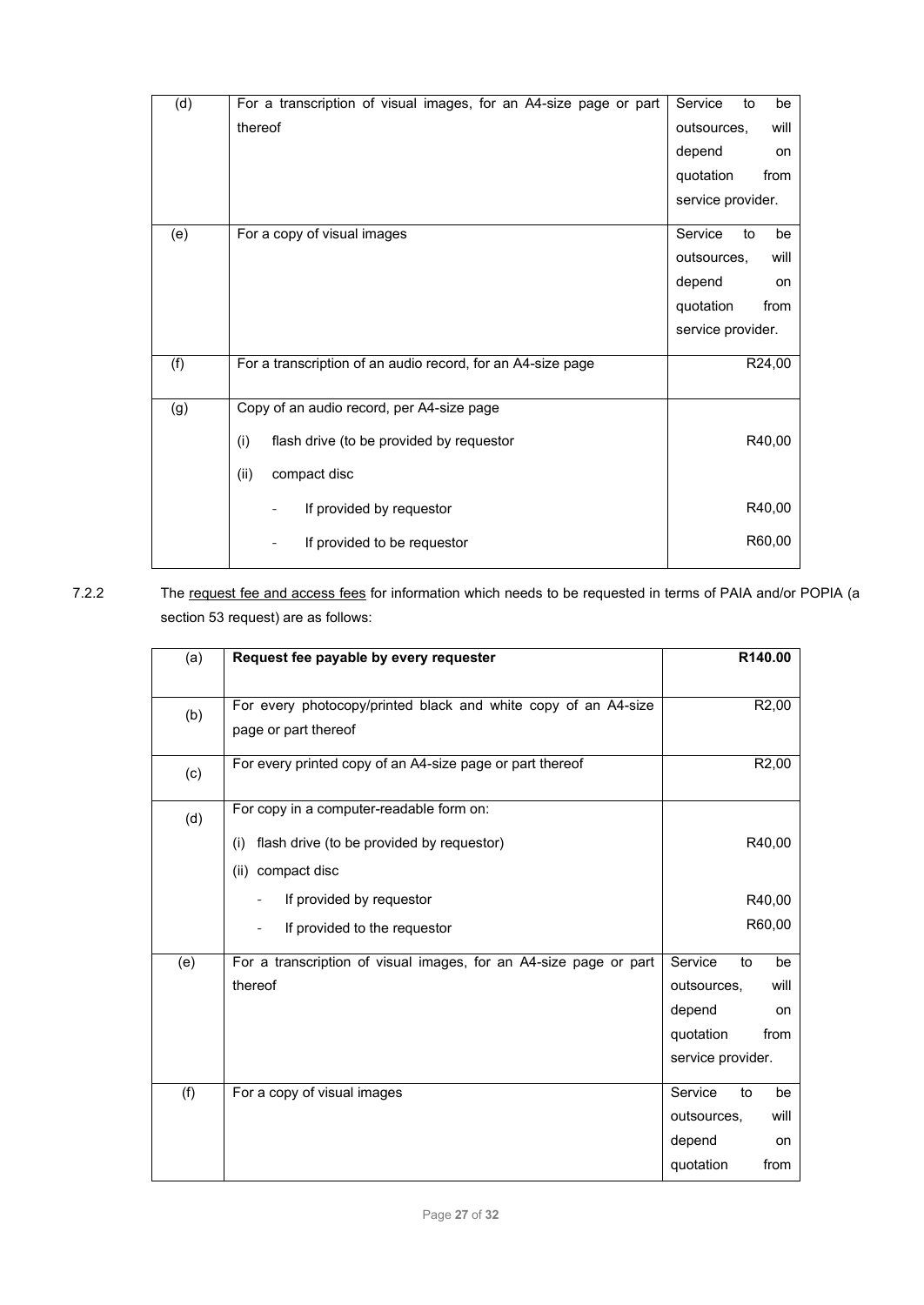|     |                                                                      | service provider.  |
|-----|----------------------------------------------------------------------|--------------------|
| (g) | For a transcription of an audio record, for an A4-size page          | R24,00             |
| (h) | For a copy of an audio record                                        |                    |
|     | (i)<br>Flash drive (to be provided by requestor)                     | R40,00             |
|     | (ii)<br>Compact disk                                                 |                    |
|     | If provided by requestor                                             | R40,00             |
|     | If provided to the requestor                                         | R60,00             |
|     |                                                                      |                    |
| (i) | To search for and prepare the record for disclosure for each hour or | R145,00            |
|     | part of an hour, excluding the first hour, reasonably.               |                    |
|     | To not exceed a total cost of:                                       | R435,00            |
| (j) | Deposit: if search exceeds 6 hours                                   | third<br>One<br>of |
|     |                                                                      | amount<br>per      |
|     |                                                                      | request calculated |
|     |                                                                      | in terms of items  |
|     |                                                                      | $(b)$ to $(h)$ .   |
| (k) | Postage, e-mail or any other electronic transfer                     | Actual expense, if |
|     |                                                                      | any.               |
|     |                                                                      |                    |

7.2.3 The request fee must be paid before the request will be considered.

- 7.2.4 Where a request for access to a record or records held by the Church is granted, the requester also has to pay an access fee for the reproduction of the record or records and for the search for and the preparation of the records for disclosure. The access fee amount depends on the form in which access is required and the reasonable time required to search for and prepare the record. The requester will be notified of the amount of the access fee. The Church is entitled to withhold a record until the required access fees have been paid.
- 7.2.5 The information officer may inform the requester to pay, as a deposit, a portion of the access fee (not exceeding one third of the amount payable) if the request is granted and if the search for the record and the preparation of the record for disclosure would in the information officer's opinion require more than six hours.
- 7.2.6 If a request is granted, the deposit (if any), is payable before the request will be processed and the requested record or portion thereof will only be released once proof of full payment is received.
- 7.3 Remedies for refusal to request for information

#### 7.3.1 *Internal remedy*

The Church does not have an internal appeal procedure. As such, the decision made by the information officer or deputy information officer is final, and requestors will have to exercise such external remedies at their disposal if the request for information is refused, and the requestor is not satisfied with the answer supplied by the information officer or deputy information officer.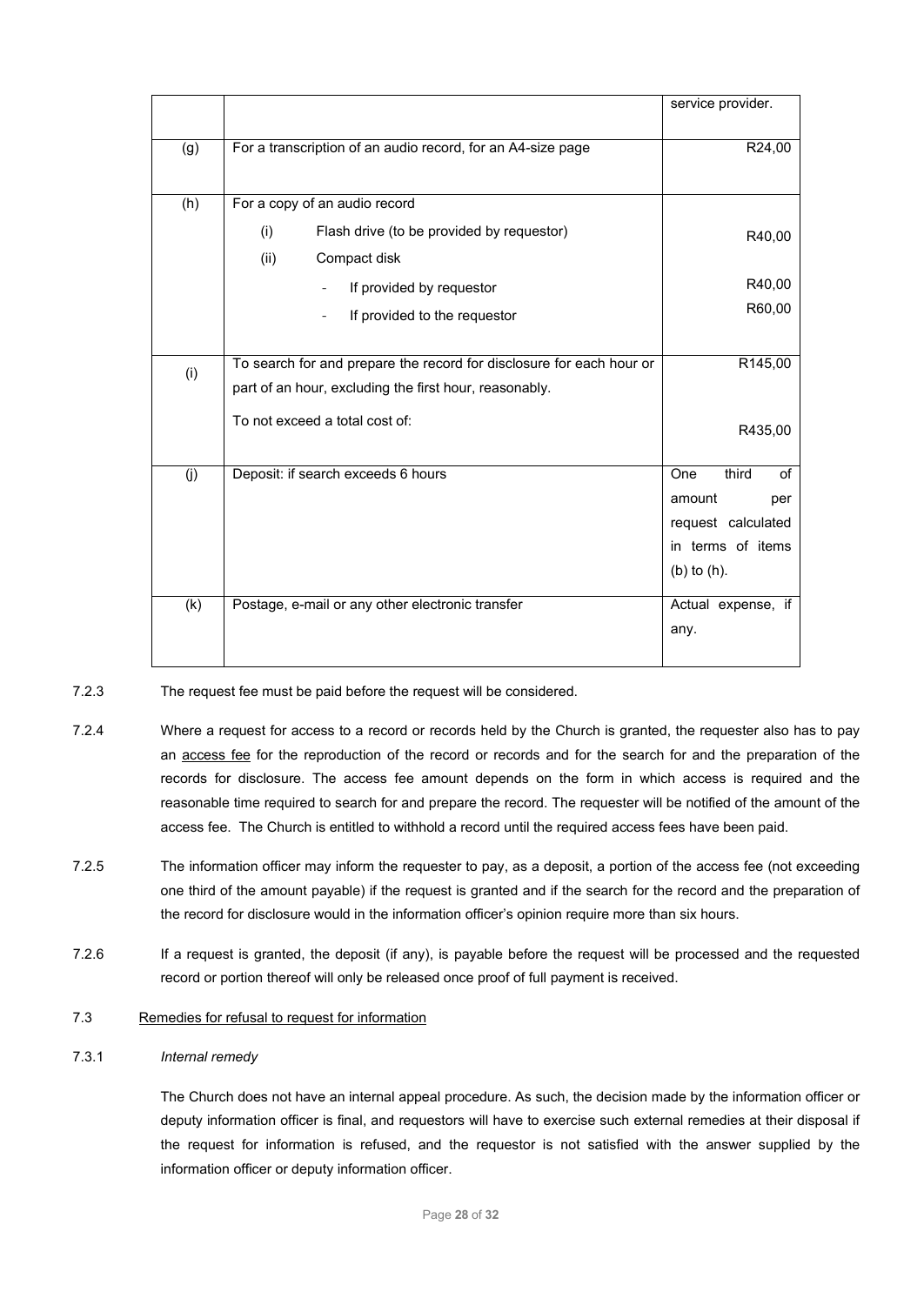#### 7.3.2 *External remedy*

Where a requester is not satisfied by a decision made by information officer or deputy information officer of the Church, s/he/it may submit a complaint to the Information Regulator, or apply to court for relief, within 180 days of receiving the decision that has caused the grievance. The court application can be made to a Magistrate's Court or High Court.

#### 8. **Other information as may be prescribed**

The amended Regulations published in terms of PAIA, under Government Notice R757 in *Government Gazette* 45057 of 27 August 2021, set out, among other things, the fees which may be charged by private bodies for the reproduction of records (provided in the tables above).

#### 9. **Availability of the Manual**

This Manual is available at the offices of the Church at the address set out in paragraph 2 above, as well as on the Church's website (www.nac-sa.org.za).

#### 10. **Acknowledgement**

The Manual has been based on an original template supplied by the SAHRC and amended accordingly based on a template supplied by the Information Regulator.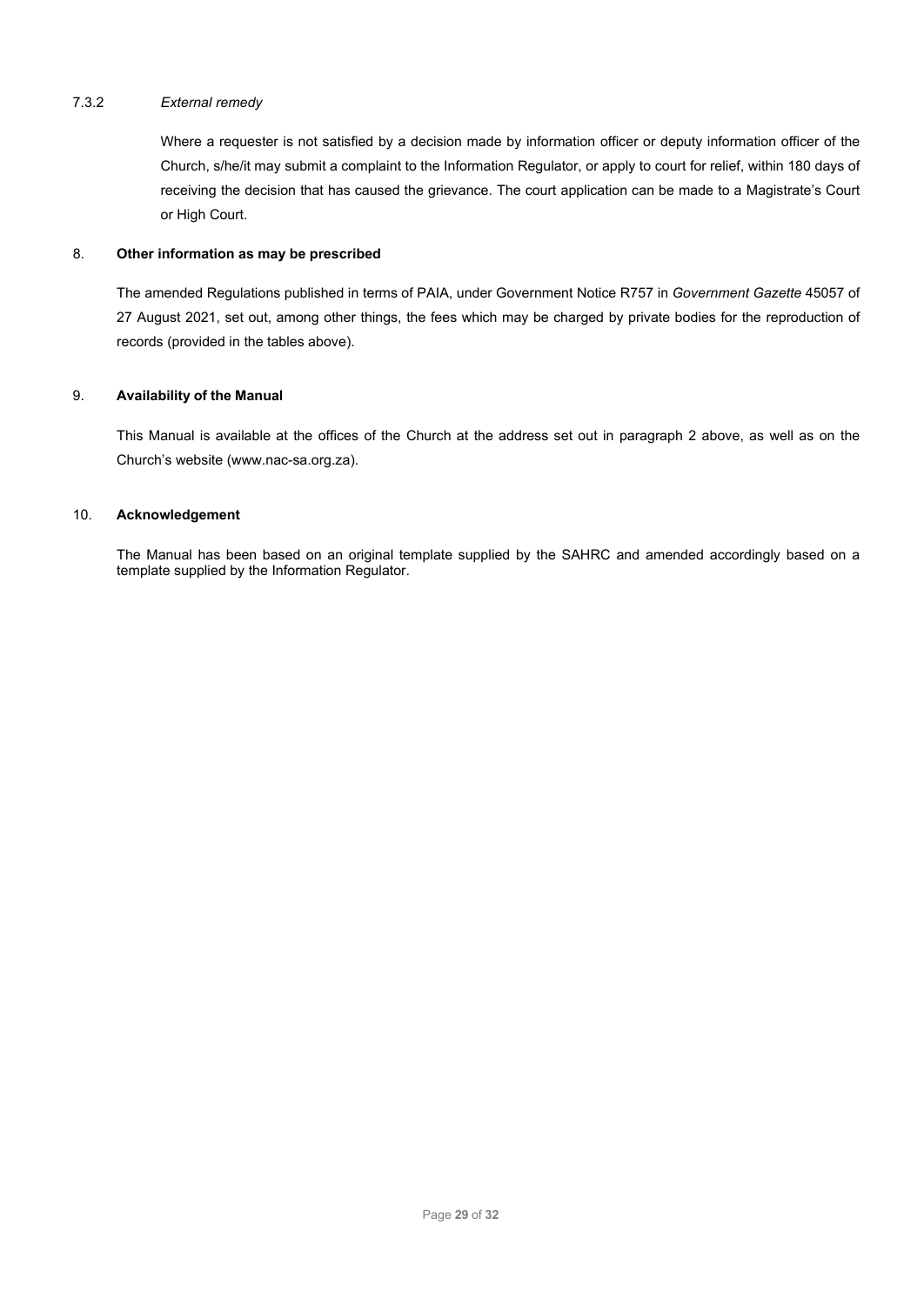## **FORM 2**

## **REQUEST FOR ACCESS TO RECORD**

(Section 53(1) of the Promotion of Access to Information Act, 2000)

[Regulation 7]

*Note:*

*1. Proof of identity must be attached by the requester.* 

\_\_\_\_\_\_\_\_\_\_\_\_\_\_\_\_\_\_\_\_\_\_\_\_\_\_\_\_\_\_\_\_\_

- *2. If requests made on behalf of another person, proof of such authorisation, must be attached to this form.*
- **TO:** The information officer

|                                                                                                                                     | (Address)                                                                                                            |
|-------------------------------------------------------------------------------------------------------------------------------------|----------------------------------------------------------------------------------------------------------------------|
|                                                                                                                                     |                                                                                                                      |
| Fax number:                                                                                                                         | <u> 1980 - Johann Barn, mars eta bainar eta industrial eta erromana eta erromana eta erromana eta erromana eta e</u> |
|                                                                                                                                     |                                                                                                                      |
| $\mathbf{a}$ and $\mathbf{a}$ and $\mathbf{a}$ and $\mathbf{a}$ and $\mathbf{a}$ and $\mathbf{a}$ and $\mathbf{a}$ and $\mathbf{a}$ |                                                                                                                      |

*Mark with an "X"*

Request is made in my own name Request is made on behalf of another person

| PERSONAL INFORMATION                                                                |                |  |  |  |
|-------------------------------------------------------------------------------------|----------------|--|--|--|
| Full names:                                                                         |                |  |  |  |
| Identity number:                                                                    |                |  |  |  |
| Capacity in which<br>request is made (when<br>made on behalf of<br>another person): |                |  |  |  |
| Postal address:                                                                     |                |  |  |  |
| Street address:                                                                     |                |  |  |  |
| E-mail address:                                                                     | $R = AR = RAR$ |  |  |  |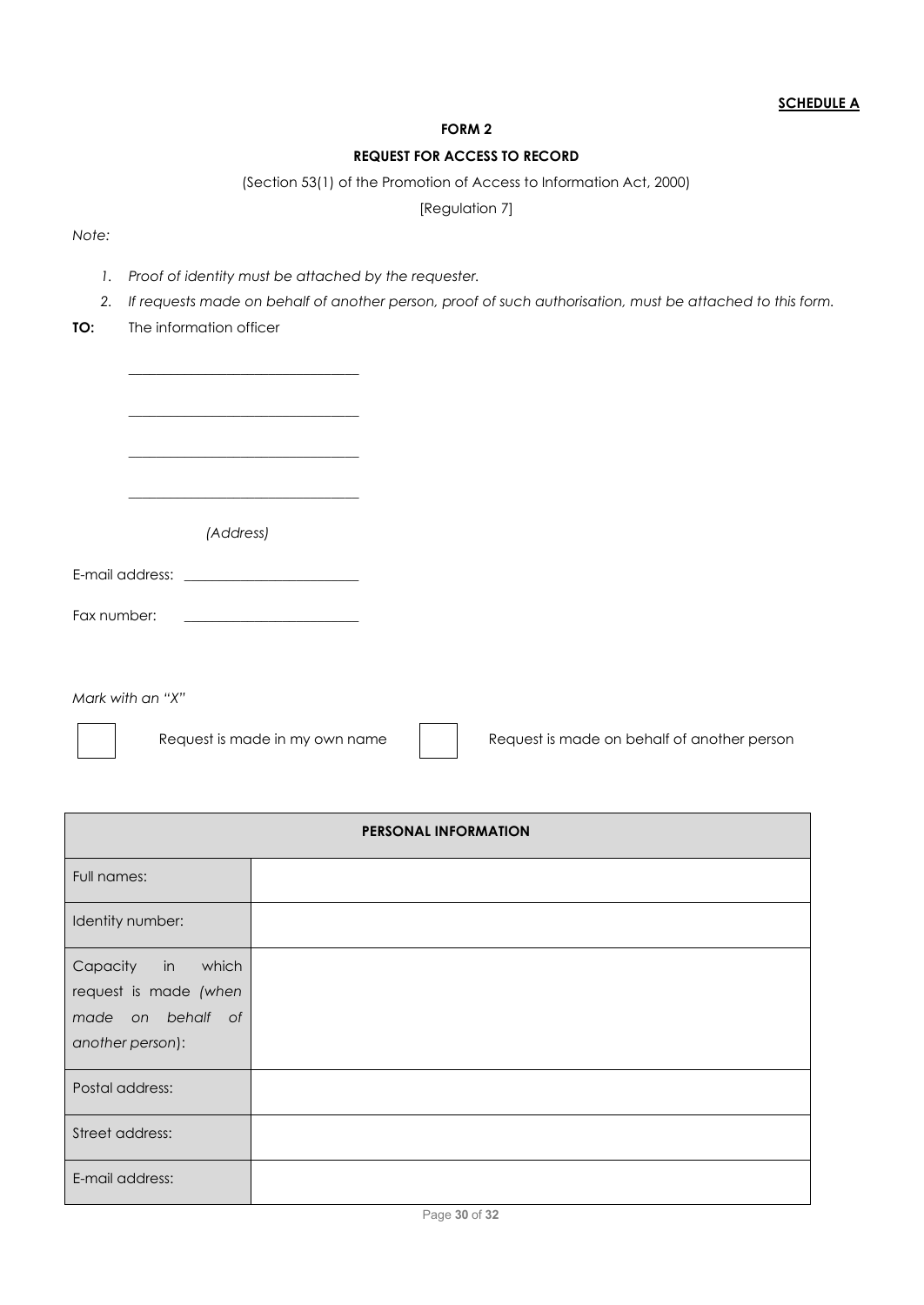| Contact numbers:                                                            | Tel. $(B)$ :                                                                                       |                                                                                                                                                                                                                                                                                                                   | Facsimile: |  |  |
|-----------------------------------------------------------------------------|----------------------------------------------------------------------------------------------------|-------------------------------------------------------------------------------------------------------------------------------------------------------------------------------------------------------------------------------------------------------------------------------------------------------------------|------------|--|--|
|                                                                             | Cellular:                                                                                          |                                                                                                                                                                                                                                                                                                                   |            |  |  |
| Full names of person on<br>whose behalf request is<br>made (if applicable): |                                                                                                    |                                                                                                                                                                                                                                                                                                                   |            |  |  |
| Identity number:                                                            |                                                                                                    |                                                                                                                                                                                                                                                                                                                   |            |  |  |
| Postal address:                                                             |                                                                                                    |                                                                                                                                                                                                                                                                                                                   |            |  |  |
| Street address:                                                             |                                                                                                    |                                                                                                                                                                                                                                                                                                                   |            |  |  |
| E-mail address:                                                             |                                                                                                    |                                                                                                                                                                                                                                                                                                                   |            |  |  |
| Contact numbers:                                                            | Tel. $(B)$ :                                                                                       |                                                                                                                                                                                                                                                                                                                   | Facsimile: |  |  |
|                                                                             | Cellular:                                                                                          |                                                                                                                                                                                                                                                                                                                   |            |  |  |
| Description of record of<br>$\circ$ f<br>relevant<br>part<br>the<br>record: |                                                                                                    | Provide full particulars of the record to which access is requested, including the reference number if that is<br>known to you, to enable the record to be located. (If the provided space is inadequate, please continue<br>on a separate page and attach it to this form. All additional pages must be signed.) |            |  |  |
| if<br>Reference<br>number,<br>available:                                    |                                                                                                    |                                                                                                                                                                                                                                                                                                                   |            |  |  |
| Any further particulars of<br>record:                                       |                                                                                                    |                                                                                                                                                                                                                                                                                                                   |            |  |  |
| <b>TYPRE OF RECORD</b>                                                      |                                                                                                    |                                                                                                                                                                                                                                                                                                                   |            |  |  |
| (Mark the applicable box with an "X".)                                      |                                                                                                    |                                                                                                                                                                                                                                                                                                                   |            |  |  |
|                                                                             | Record is in written or printed form.                                                              |                                                                                                                                                                                                                                                                                                                   |            |  |  |
|                                                                             | Record comprises of virtual images (this includes photographs, slides, video recordings, computer- |                                                                                                                                                                                                                                                                                                                   |            |  |  |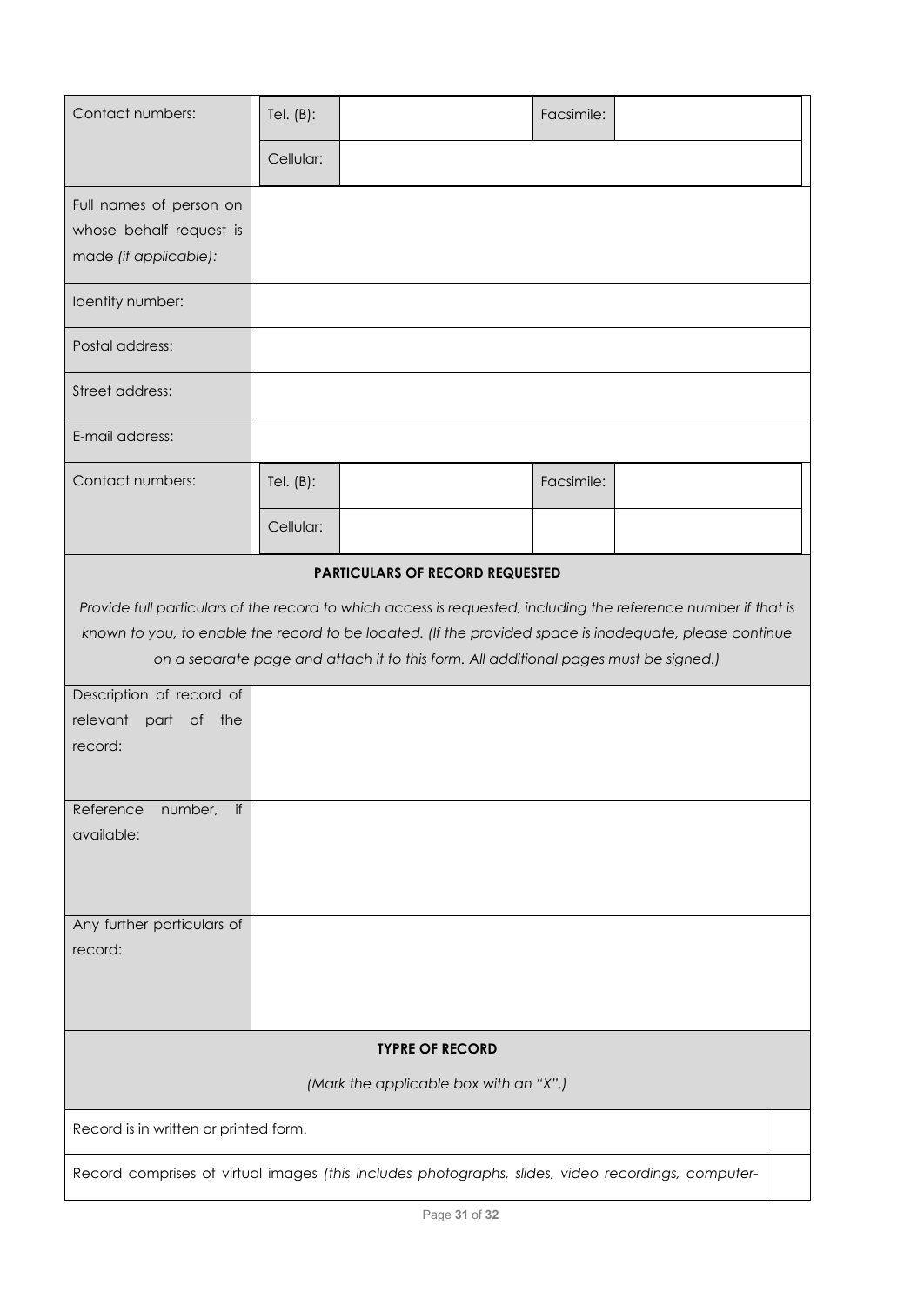*generated images, sketches etc.)*

Record consists of recorded words or information which can be reproduced in sound.

Record is held on a computer or in an electronic, or machine-readable form.

## **FORM OF ACCESS**

*(Mark if applicable box with an "X")*

Printed copy of record *(including copies of any virtual images, transcriptions and information held on computer or in an electronic or machine-readable form).*

Written or printed transcription of virtual images *(this includes photographs, slides, video recordings, computer-generated images, sketches, etc.).*

Transcription of soundtrack *(written or printed document).*

Copy of record on flash drive *(including virtual images and soundtracks).*

Copy of record on compact disk drive *(including virtual images and soundtracks).*

Copy of record saved on cloud storage server.

#### **MANNER OF ACCESS**

*(Mark the applicable box with an "X.)*

Personal inspection of record at registered address of public/private body *(including listening to*  recorded words, information which can be reproduced in sound, or information held on computer or *in an electronic or machine-readable form).*

Postal services to postal address.

Postal services to street address.

Courier service to street address.

Facsimile of information in written or printed format *(including transcriptions).* 

E-mail of information *(including soundtracks if possible).* 

Cloud share/file transfer.

Preferred language:

*(Note that if the record is not available in the language you prefer, access may be granted in the language in which the record is available.*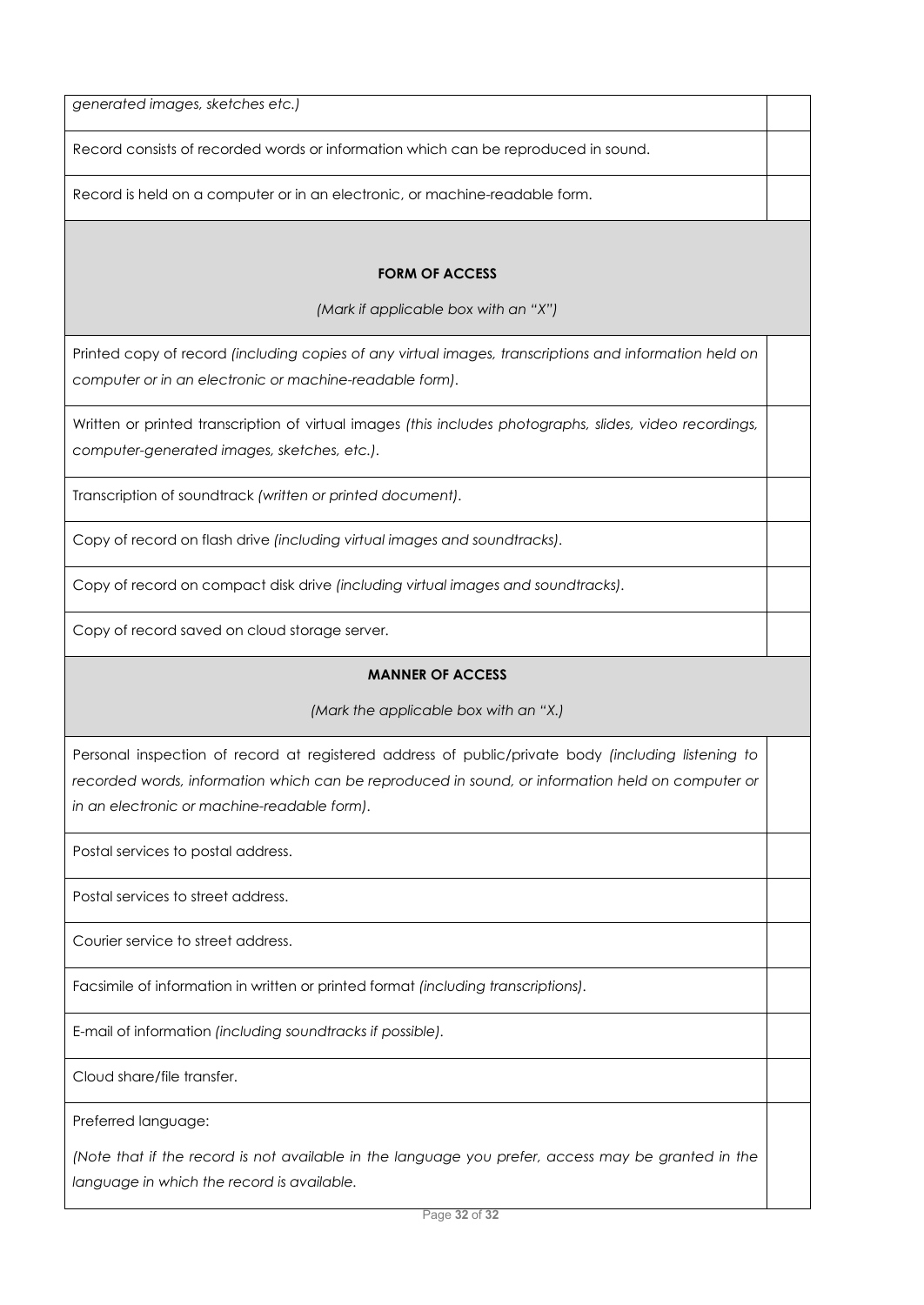| PARTICULARS OF RIGHT TO BE EXERCISED OR PROTECTED                                                                                                          |                                                                                                |  |  |
|------------------------------------------------------------------------------------------------------------------------------------------------------------|------------------------------------------------------------------------------------------------|--|--|
| (If the provided space is inadequate, please continue on a separate page and attach it to this Form. The<br>requester must sign all the additional pages.) |                                                                                                |  |  |
| Indicate which right is to be<br>exercised or protected:                                                                                                   |                                                                                                |  |  |
| Explain<br>why<br>the<br>record<br>requested is required for the<br>exercise or protection of the<br>aforementioned right:                                 |                                                                                                |  |  |
|                                                                                                                                                            | <b>FEES</b>                                                                                    |  |  |
| a)                                                                                                                                                         | A request fee must be paid before the request will be considered.                              |  |  |
| b)                                                                                                                                                         | You will be notified of the amount of the access fee to be paid.                               |  |  |
| C)                                                                                                                                                         | The fee payable for access to a record depends on the form in which access is required and the |  |  |
| reasonable time required to search for and prepare a record.                                                                                               |                                                                                                |  |  |
| dl                                                                                                                                                         | If you qualify for exemption of the payment of any fee, please state the reason for exemption. |  |  |
| Reason:                                                                                                                                                    |                                                                                                |  |  |

You will be notified in writing whether your request has been approved or denied and if approved the costs relating to your request, if any. Please indicate your preferred manner of correspondence.

| Postal address | Facsimile | Electronic communication (Please specify) |
|----------------|-----------|-------------------------------------------|
|                |           |                                           |

Signed at \_\_\_\_\_\_\_\_\_\_\_\_\_\_\_\_\_\_\_\_\_\_\_\_\_\_\_this \_\_\_\_\_\_day of \_\_\_\_\_\_\_\_\_ 20 \_\_\_\_\_\_\_\_\_\_.

Signature of requester/person on whose behalf request is made

\_\_\_\_\_\_\_\_\_\_\_\_\_\_\_\_\_\_\_\_\_\_\_\_\_\_\_\_\_\_

**FOR OFFICIAL USE**

-----------------------------------------------------------------------------------------------------------------------------------------------------------------